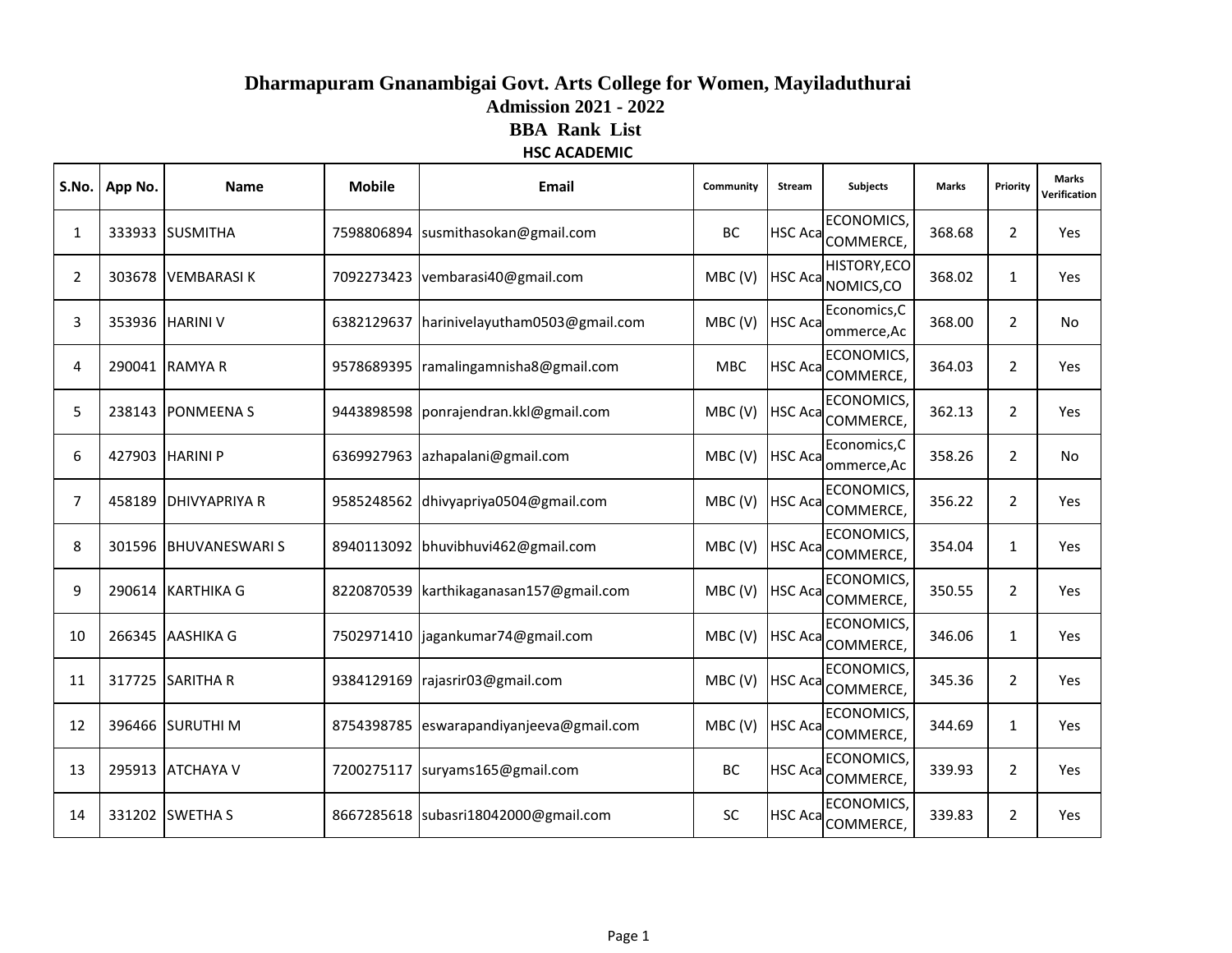| S.No. | App No. | <b>Name</b>                | <b>Mobile</b> | Email                               | Community  | Stream         | <b>Subjects</b>               | Marks  | Priority       | <b>Marks</b><br>Verification |
|-------|---------|----------------------------|---------------|-------------------------------------|------------|----------------|-------------------------------|--------|----------------|------------------------------|
| 15    | 381852  | <b>THIREPURA SUNDARI M</b> | 9790319295    | thirepurasundari0804@gmail.com      | <b>SC</b>  | <b>HSC Aca</b> | Economics, C<br>ommerce, Ac   | 339.18 | $\mathbf{1}$   | No                           |
| 16    |         | 241412 THASLIMAFIROUS M F  | 9655818485    | thaslimafirous@gmail.com            | <b>BCM</b> | <b>HSC Aca</b> | ECONOMICS,<br>COMMERCE,       | 338.67 | $\overline{2}$ | Yes                          |
| 17    | 385460  | <b>TAMILSELVI K</b>        | 8940512209    | tamilselvi06042004@gmail.com        | <b>SC</b>  | <b>HSC Aca</b> | Economics, C<br>ommerce, Ac   | 338.49 | 3              | No                           |
| 18    | 450897  | <b>BARANIKA M</b>          | 9361547426    | baranikamari@gmail.com              | MBC(V)     | <b>HSC Aca</b> | Economics, C<br>ommerce, Ac   | 336.92 | $\overline{2}$ | No.                          |
| 19    | 490959  | <b>PRIYADHARSHINI R</b>    | 9344807688    | priyadharshinibba2004@gmail.com     | MBC(V)     | <b>HSC Aca</b> | Economics, C<br>ommerce, Ac   | 336.62 | $\mathbf{1}$   | No                           |
| 20    |         | 407576 HARINI R            | 9345534305    | maga22403@gmail.com                 | BC         | <b>HSC Aca</b> | <b>ECONOMICS</b><br>COMMERCE, | 336.01 | $\overline{2}$ | Yes                          |
| 21    | 291953  | <b>MATHUMITHA M</b>        | 8675951432    | muthukumarancoc007@gmail.com        | ВC         | <b>HSC Aca</b> | ECONOMICS,<br>COMMERCE,       | 335.57 | $\overline{2}$ | Yes                          |
| 22    |         | 351112 AMIRTHAVALLI R      | 9345362643    | parasuramans2003@gmail.com          | BC         | <b>HSC Aca</b> | Economics, C<br>ommerce, Ac   | 335.08 | $\overline{2}$ | No                           |
| 23    | 485766  | <b>IMARIYAREENA K</b>      | 7538852045    | mmoni6940@gmail.com                 | BC         | <b>HSC Aca</b> | ECONOMICS<br>COMMERCE,        | 335.08 | $\overline{2}$ | Yes                          |
| 24    | 336211  | VIJAYALAKSHMI              | 6381368759    | vijivasanthan362@gmailcom           | MBC(V)     | <b>HSC Aca</b> | ECONOMICS,<br>COMMERCE,       | 334.90 | $\overline{2}$ | Yes                          |
| 25    | 284654  | <b>VIJAYALAKSHMI S</b>     | 9360229309    | vijesenthil0@gmail.com              | ВC         | <b>HSC Aca</b> | ECONOMICS<br>COMMERCE,        | 332.50 | $\mathbf{1}$   | Yes                          |
| 26    | 286824  | <b>DIVYA M</b>             | 7092601760    | murugesandivya644@gmail.com         | <b>SC</b>  | <b>HSC Aca</b> | <b>ECONOMICS</b><br>COMMERCE, | 330.78 | $\overline{2}$ | Yes                          |
| 27    | 440307  | <b>MAHALAKSHMIR</b>        | 9786764002    | rmahalakshmi2110@gmail.com          | <b>MBC</b> | <b>HSC Aca</b> | Economics, C<br>ommerce, Ac   | 329.09 | $\overline{2}$ | No                           |
| 28    | 230738  | <b>GANGA M</b>             |               | 9710911531 gangamanijothi@gmail.com | <b>SC</b>  | <b>HSC Aca</b> | HISTORY, ECO<br>NOMICS,CO     | 328.89 | $\mathbf{1}$   | Yes                          |
| 29    |         | 400172 KAVIYA S            |               | 9790141013 vishkutty2002@gmail.com  | SC         | <b>HSC Aca</b> | ECONOMICS,<br>COMMERCE,       | 328.11 | $\overline{2}$ | Yes                          |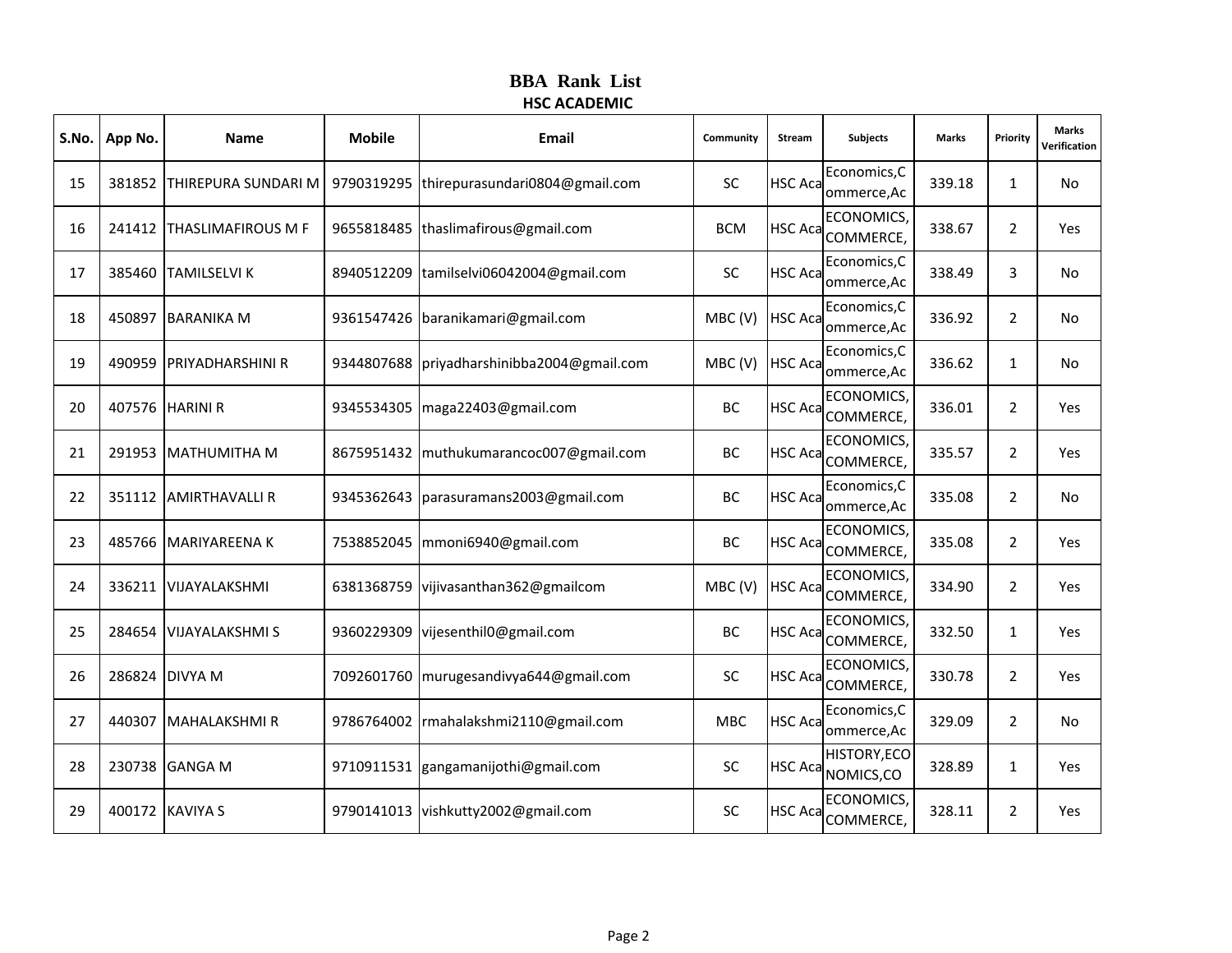|    | S.No.   App No. | <b>Name</b>           | <b>Mobile</b> | <b>Email</b>                     | Community | Stream         | <b>Subjects</b>                       | <b>Marks</b> | Priority       | <b>Marks</b><br>Verification |
|----|-----------------|-----------------------|---------------|----------------------------------|-----------|----------------|---------------------------------------|--------------|----------------|------------------------------|
| 30 |                 | 404744 KEERTHANA S    | 6374316498    | keerthanasekar@gmail.com         | MBC(V)    |                | <b>ECONOMICS</b><br>HSC Aca COMMERCE, | 327.72       | $\overline{2}$ | Yes                          |
| 31 |                 | 331118 ABINAYA A      | 8675764351    | pssankaramsa@gmail.com           | MBC(V)    | <b>HSC Aca</b> | <b>ECONOMICS,</b><br>COMMERCE,        | 327.65       | $\overline{2}$ | Yes                          |
| 32 |                 | 252008 KOWSALYA V     | 9361896784    | kowsalyaviswa2003@gmail.com      | MBC(V)    | <b>HSC Aca</b> | ECONOMICS,<br>COMMERCE,               | 327.17       | $\overline{2}$ | Yes                          |
| 33 |                 | 355189 DHIVYA BEULA J | 9342808250    | johnbeula14@gmail.com            | BC        | <b>HSC Aca</b> | Economics, C<br>ommerce, Ac           | 326.96       | $\overline{2}$ | No                           |
| 34 |                 | 355087 GOWRI B        | 7708948119    | gowrib2004@gmail.com             | <b>SC</b> | <b>HSC Aca</b> | Economics, C<br>ommerce, Ac           | 325.62       | $\overline{2}$ | No                           |
| 35 |                 | 383116 GOWRI B        | 7708427215    | gowri882004@gmail.com            | <b>SC</b> | <b>HSC Aca</b> | Economics, C<br>ommerce, Ac           | 325.62       | $\overline{2}$ | No                           |
| 36 |                 | 337038 ABINAYA N      | 9787803933    | abinayanatarajan2004@gmail.com   | BC        | <b>HSC Aca</b> | HISTORY, ECO<br>NOMICS, CO            | 325.56       | $\overline{2}$ | Yes                          |
| 37 |                 | 438850 KASTHURI A     | 8220973704    | kk4631576@gmail.com              | <b>SC</b> | <b>HSC Aca</b> | ECONOMICS,<br>COMMERCE,               | 323.92       | $\mathbf{1}$   | Yes                          |
| 38 | 213889          | <b>SRI SARADHA B</b>  | 9894098270    | bhysak13@gmail.com               | <b>OC</b> | <b>HSC Aca</b> | <b>ECONOMICS</b><br>COMMERCE,         | 323.86       | $\overline{2}$ | Yes                          |
| 39 |                 | 485970   NANDHINI S   | 9677574847    | nandhinis24062004@gmail.com      | MBC(V)    | <b>HSC Aca</b> | <b>ECONOMICS</b><br>COMMERCE,         | 323.86       | $\overline{2}$ | Yes                          |
| 40 |                 | 339214 KOWSALYA K     | 6379787190    | rexijana1985@gmail.com           | <b>SC</b> | <b>HSC Aca</b> | ECONOMICS,<br>COMMERCE,               | 322.70       | 3              | Yes                          |
| 41 | 285936          | <b>ABINAYA I</b>      | 9843185059    | kasthuriabi2@gmail.com           | MBC(V)    | <b>HSC Aca</b> | <b>ECONOMICS</b><br>COMMERCE,         | 322.66       | $\overline{2}$ | Yes                          |
| 42 |                 | 260577 SANTHIYA K     | 9629104594    | santhiyakrishnamoorthi@gmail.com | MBC(V)    | <b>HSC Aca</b> | HISTORY, ECO<br>NOMICS,CO             | 322.24       | $\overline{2}$ | Yes                          |
| 43 |                 | 345306 VINOTHINI      | 8524922902    | p.karthi0155@gmial.com           | <b>SC</b> | <b>HSC Aca</b> | ECONOMICS,<br>COMMERCE,               | 322.15       | $\mathbf{1}$   | Yes                          |
| 44 |                 | 350618 RAJALAKSHMI V  | 9047291631    | viswanathanrama1345@gmail.com    | MBC(V)    | <b>HSC Aca</b> | <b>ECONOMICS</b><br>COMMERCE,         | 322.13       | $\mathbf{1}$   | Yes                          |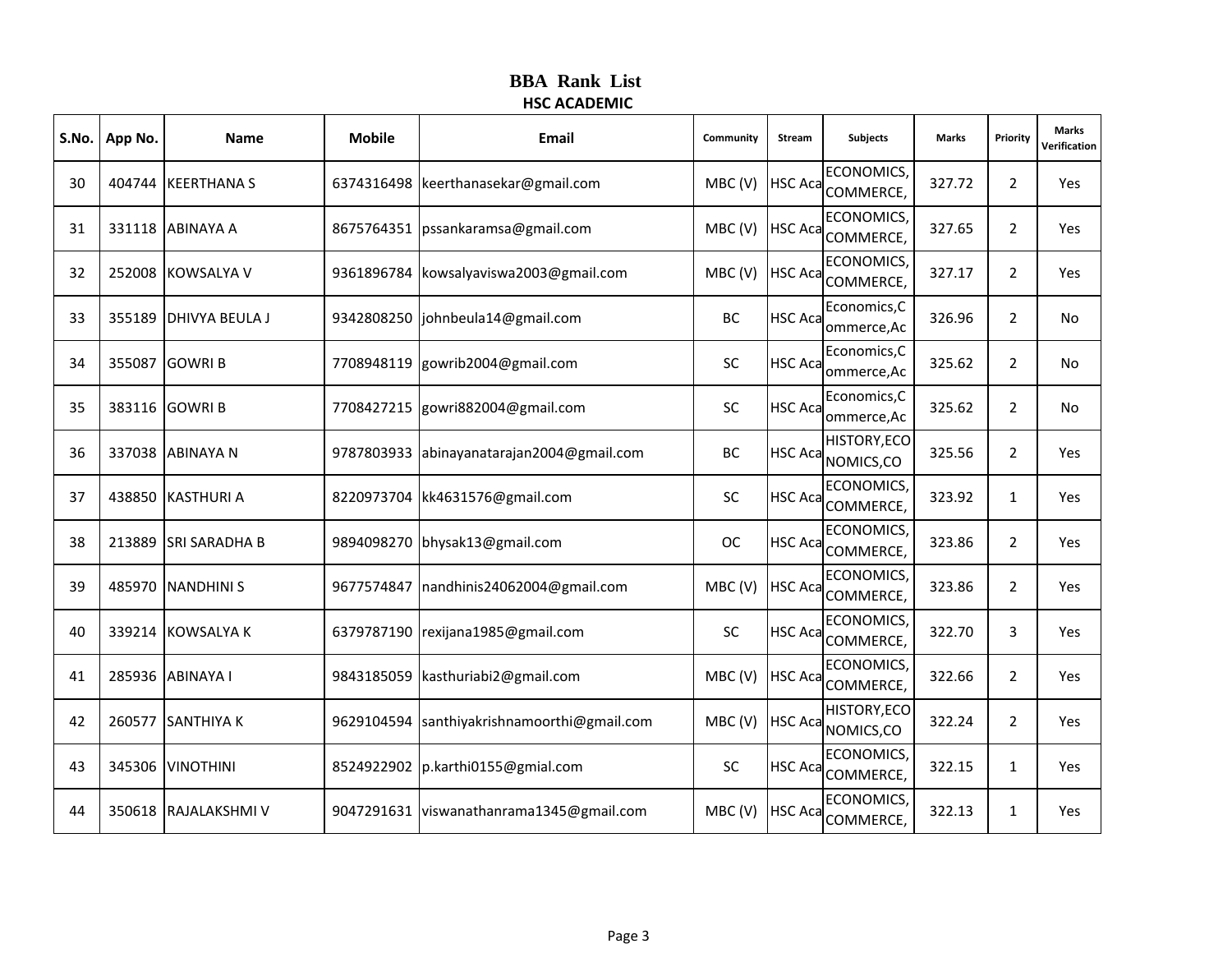| S.No. | App No. | Name                       | <b>Mobile</b> | Email                                 | Community | Stream         | <b>Subjects</b>                                   | <b>Marks</b> | Priority       | <b>Marks</b><br>Verification |
|-------|---------|----------------------------|---------------|---------------------------------------|-----------|----------------|---------------------------------------------------|--------------|----------------|------------------------------|
| 45    |         | 230167 SIVARANJANI S       | 9629858448    | sivaranjaniselva179@gmail.com         | BC        |                | <b>ECONOMICS</b><br>HSC Aca COMMERCE,             | 322.09       | $\mathbf{1}$   | Yes                          |
| 46    |         | 282390 POOJA P             | 9626082166    | akshaya11502@gmail.com                | BC        | <b>HSC Aca</b> | HISTORY, ECO<br>NOMICS,CO                         | 320.69       | $\overline{2}$ | Yes                          |
| 47    |         | 328472 DIVYA RAJALAKSHMI M | 9342461323    | divya.murugesan52@gmail.com           | <b>BC</b> | <b>HSC Aca</b> | Economics, C<br>ommerce, Ac                       | 320.61       | $\overline{2}$ | No                           |
| 48    |         | 204145 PAVITHRA.C          | 6380377440    | vignesh1509200.vn@gmail.com           | MBC(V)    |                | <b>ECONOMICS</b><br>HSC Aca <sub>COMMERCE</sub> , | 320.00       | $\overline{2}$ | Yes                          |
| 49    |         | 242715 MUTHU SUBHA S       |               | 9345427154 subha2kmani@gmail.com      | ВC        | <b>HSC Aca</b> | ECONOMICS,<br>COMMERCE,                           | 319.24       | $\overline{2}$ | Yes                          |
| 50    |         | 318552 IINDHUMATHI B       | 8675768419    | parasumathi6@gmail.com                | <b>SC</b> | <b>HSC Aca</b> | <b>ECONOMICS</b><br>COMMERCE,                     | 318.80       | $\mathbf{1}$   | Yes                          |
| 51    |         | 207784 SOWMIYA A           |               | 7826894352 revathi4484@gmail.com      | BC        |                | HISTORY, ECO<br>HSC Aca NOMICS, CO                | 318.67       | 2              | Yes                          |
| 52    |         | 299476 INDHIRA R           |               | 9976478776 sudharagupathi3@gmail.com  | MBC(V)    | <b>HSC Aca</b> | ECONOMICS,<br>COMMERCE,                           | 318.57       | $\overline{2}$ | Yes                          |
| 53    |         | 379305 INITHYA SRIS        | 8870493537    | saneeshsaneeshpr@gmail.com            | <b>SC</b> | <b>HSC Aca</b> | HISTORY, ECO<br>NOMICS, CO                        | 318.48       | $\mathbf{1}$   | Yes                          |
| 54    |         | 295459 SAKTHI S            |               | 9578048509 sneka140222002@gmail.com   | MBC(V)    | <b>HSC Aca</b> | <b>ECONOMICS</b><br>COMMERCE,                     | 318.35       | 2              | <b>Yes</b>                   |
| 55    |         | 342459 MAHESWARI M S       | 9790049080    | karpagavalliselvam65@gmail.com        | BC        | <b>HSC Aca</b> | ECONOMICS,<br>COMMERCE,                           | 317.96       | $\mathbf{1}$   | Yes                          |
| 56    |         | 314405 MONISHA S           | 9003974507    | ramplkm2000@gmail.com                 | BC        | <b>HSC Aca</b> | Economics, C<br>ommerce, Ac                       | 317.90       | $\mathbf{1}$   | <b>No</b>                    |
| 57    |         | 296531 SHOBIYA S           |               | 7639313379 nareshkumar61220@gmail.com | MBC(V)    | <b>HSC Aca</b> | <b>ECONOMICS</b><br>COMMERCE,                     | 317.43       | $\overline{2}$ | <b>Yes</b>                   |
| 58    |         | 339257 KAVYA K             | 8608364351    | kavyakumaresan2005@gmail.com          | MBC(V)    | <b>HSC Aca</b> | ECONOMICS,<br>COMMERCE,                           | 316.78       | $\overline{2}$ | Yes                          |
| 59    |         | 489874 VAISHNAVI K         | 6379208224    | ajithattakasam200@gmail.com           | <b>SC</b> | <b>HSC Aca</b> | History, Econ<br>omics, Comm                      | 316.46       | $\mathbf{1}$   | No                           |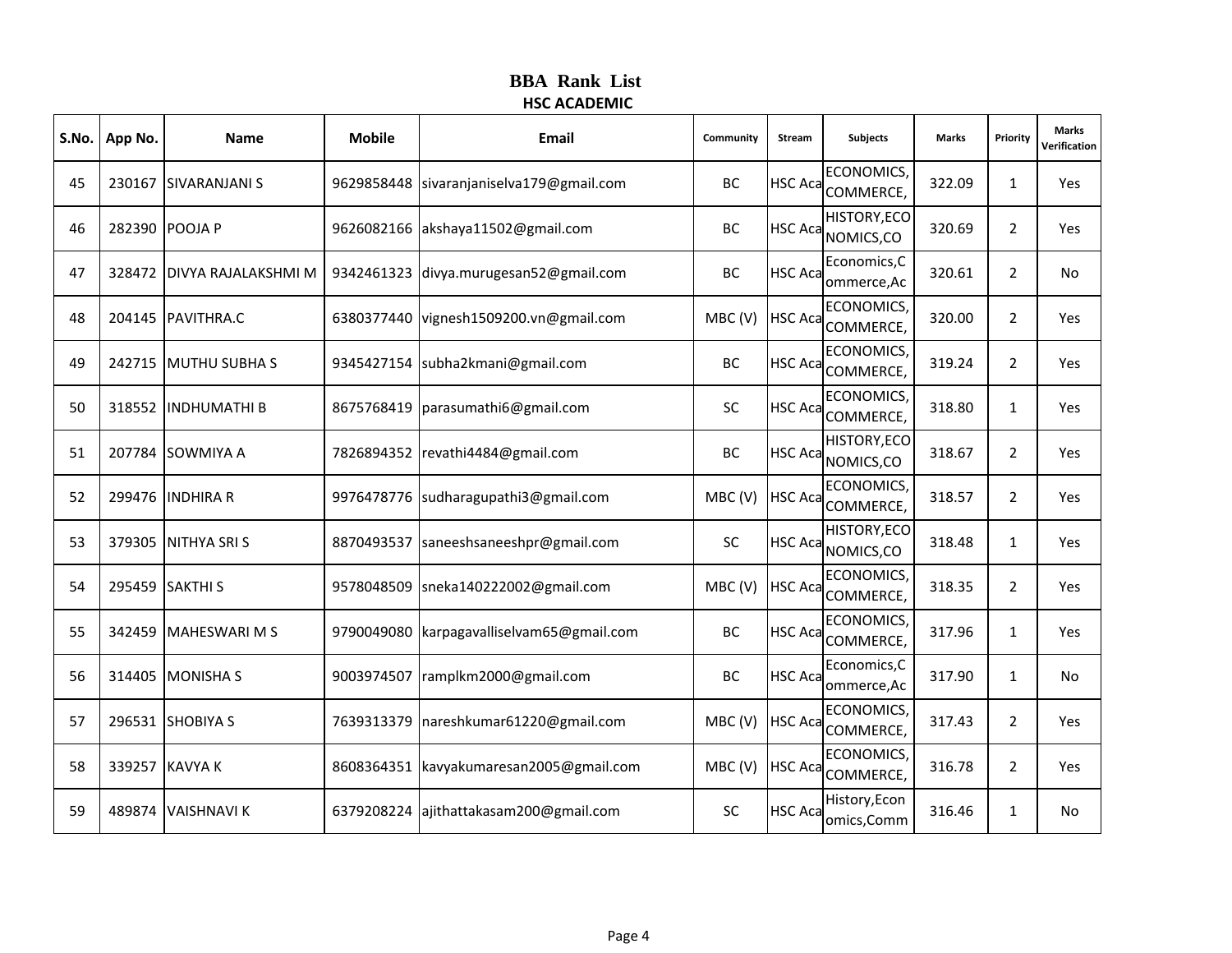| S.No. | App No. | <b>Name</b>             | <b>Mobile</b> | Email                                  | Community                | <b>Stream</b>  | <b>Subjects</b>                  | <b>Marks</b> | Priority       | <b>Marks</b><br>Verification |
|-------|---------|-------------------------|---------------|----------------------------------------|--------------------------|----------------|----------------------------------|--------------|----------------|------------------------------|
| 60    |         | 492161 VAISHNAVI K      | 6379208224    | attakasamajith2000@gmail.com           | <b>SC</b>                | <b>HSC Aca</b> | History, Econ<br>omics, Comm     | 316.46       | $\mathbf{1}$   | No                           |
| 61    |         | 379560 PRAVEENA         | 8526870589    | praveenasankar2004@gmail.com           | <b>SC</b>                | <b>HSC Aca</b> | <b>ECONOMICS</b><br>COMMERCE,    | 316.33       | $\mathbf{1}$   | Yes                          |
| 62    |         | 377356 ABITHA B         | 9597703821    | abithaabi430@gmail.com                 | <b>SC</b>                | <b>HSC Aca</b> | HISTORY, ECO<br>NOMICS,CO        | 316.03       | $\mathbf{1}$   | Yes                          |
| 63    |         | 321332 VAISHNAVI S      |               | 6384423615 anbu.91257@gmail.com        | MBC(V)                   | <b>HSC Aca</b> | Economics, C<br>ommerce, Ac      | 315.98       | $\mathbf{1}$   | No                           |
| 64    |         | 283076 GAYATHRI R       | 7010818331    | rajablog05@gmail.com                   | MBC(V)                   | <b>HSC Aca</b> | <b>HISTORY, ECO</b><br>NOMICS,CO | 315.13       | $\overline{2}$ | Yes                          |
| 65    |         | 343173 SANTHIYA S       | 9095185549    | sangarvinothini776@gmail.com           | BC                       | <b>HSC Aca</b> | ECONOMICS,<br>COMMERCE,          | 314.92       | $\overline{2}$ | Yes                          |
| 66    |         | 348602 ISWARYA M        |               | 7639985362 Ishwaryam004@gmail.com      | <b>SC</b>                | <b>HSC Aca</b> | <b>ECONOMICS</b><br>COMMERCE,    | 314.78       | $\mathbf{1}$   | Yes                          |
| 67    |         | 500549 PRIYADHARSHINI P | 9360788451    | darsini15122003@2mail.com              | BC                       | <b>HSC Aca</b> | Economics, C<br>ommerce, Ac      | 314.35       | $\mathbf{1}$   | No                           |
| 68    |         | 251608 RAJASRI R        | 9342231230    | rajasrirani2004@gmail.com              | BC                       | <b>HSC Aca</b> | <b>ECONOMICS</b><br>COMMERCE,    | 314.24       | 2              | Yes                          |
| 69    |         | 290755 RESHMARK         | 9940843911    | reshmarajasekar5@gmail.com             | MBC(V)                   | <b>HSC Aca</b> | ECONOMICS,<br>COMMERCE,          | 313.03       | $\overline{2}$ | Yes                          |
| 70    |         | 303123 ABARNA A         | 9384548060    | abarnaanburaja2004@gmail.com           | SC                       | <b>HSC Aca</b> | <b>HISTORY, ECO</b><br>NOMICS,CO | 312.67       | $\mathbf{1}$   | Yes                          |
| 71    |         | 380714 KEERTHANA M      | 9159034075    | manikeerthana759@gmail.com             | MBC(V)                   | <b>HSC Aca</b> | <b>ECONOMICS</b><br>COMMERCE,    | 312.41       | $\overline{2}$ | Yes                          |
| 72    |         | 356927 ILAKKIYA M       |               | 7094286133 lilakkiya11072003@gmail.com | MBC(V)                   | <b>HSC Aca</b> | <b>ECONOMICS</b><br>COMMERCE,    | 311.97       | $\overline{2}$ | Yes                          |
| 73    |         | 383634 ANNALAKSHMIR     |               | 9790219578 rannalakshmi17@gmail.com    | MBC(V)                   | <b>HSC Aca</b> | ECONOMICS,<br>COMMERCE,          | 311.76       | $\overline{2}$ | Yes                          |
| 74    |         | 401853 NITHYA S         | 9843882117    | nithus15041999@gmail.com               | <b>BC AND DN HSC Aca</b> |                | <b>ECONOMICS</b><br>COMMERCE,    | 311.00       | $\overline{2}$ | Yes                          |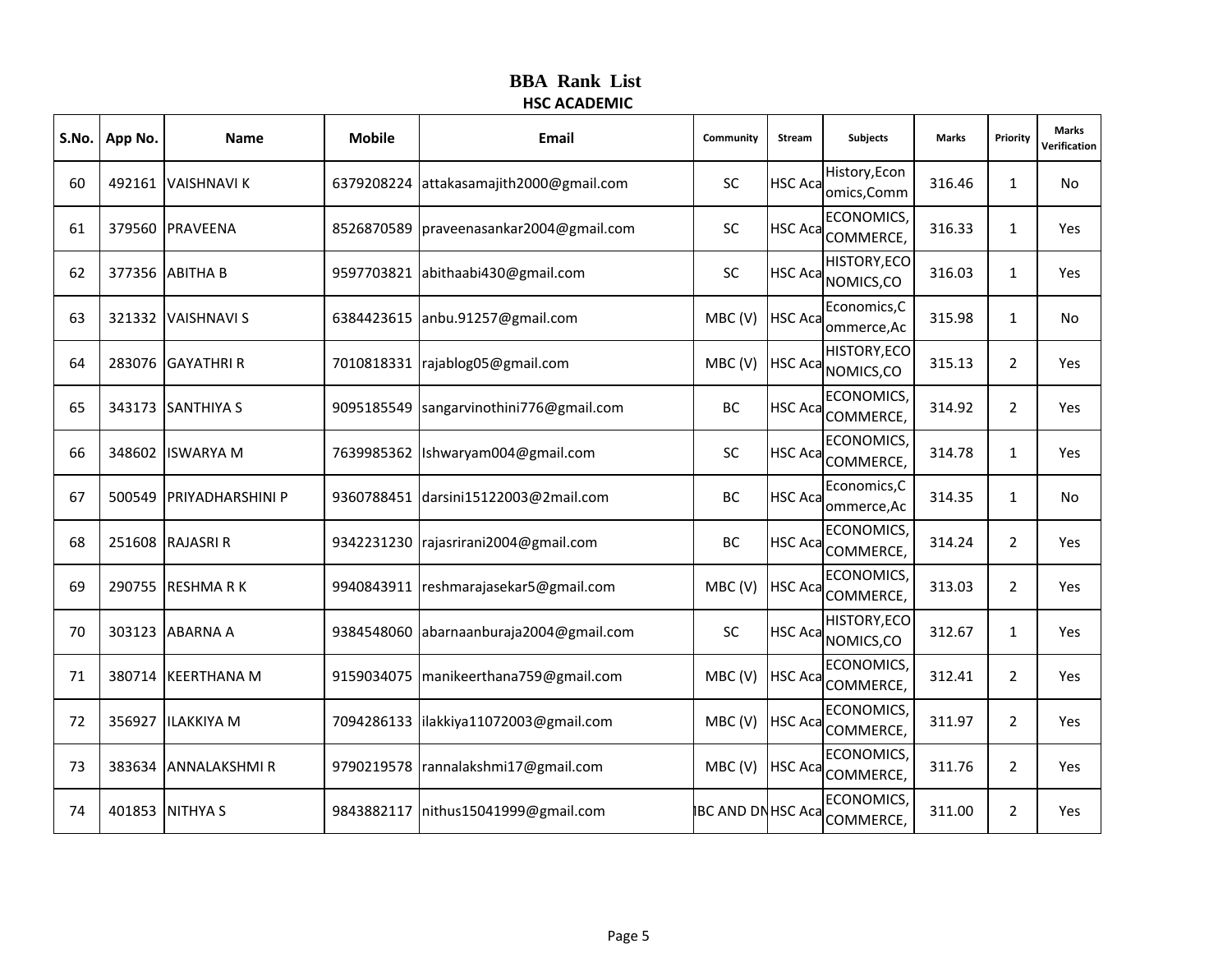| S.No. | App No.       | Name             | <b>Mobile</b> | Email                                       | Community | Stream         | <b>Subjects</b>                           | Marks  | Priority       | <b>Marks</b><br>Verification |
|-------|---------------|------------------|---------------|---------------------------------------------|-----------|----------------|-------------------------------------------|--------|----------------|------------------------------|
| 75    |               | 309909 MALATHI T |               | 7092273423 tmalathi969@gmail.comm           | MBC(V)    |                | <b>HISTORY, ECO</b><br>HSC Aca NOMICS, CO | 310.47 | $\mathbf{1}$   | Yes                          |
| 76    |               | 351288 SUMITHRAK |               | 7603907330   k.sumisubi2005@gmail.com       | BC        | <b>HSC Aca</b> | Economics, C<br>ommerce, Ac               | 310.22 | $\overline{2}$ | No                           |
| 77    |               | 432072 JANANI R  | 9344189119    | jananiramalingam71@gmail.com                | BC        | <b>HSC Aca</b> | <b>HISTORY, ECO</b><br>NOMICS,CO          | 310.00 | $\mathbf{1}$   | Yes                          |
| 78    |               | 254068 SRIDEVIT  |               | 7639820638   prakash0007 mech@gmail.com     | MBC(V)    |                | <b>ECONOMICS</b><br>HSC Aca COMMERCE,     | 309.92 | $\overline{2}$ | Yes                          |
| 79    |               | 399203 ABINAYA V | 8438647308    | abiaarthi271@gmail.com                      | MBC(V)    | <b>HSC Aca</b> | ECONOMICS,<br>COMMERCE,                   | 309.27 | $\overline{2}$ | Yes                          |
| 80    |               | 414840 NARAYANI  | 9094414426    | narayanirajmohan@gmail.com                  | MBC(V)    | <b>HSC Aca</b> | History, Econ<br>omics, Comm              | 308.90 | $\overline{2}$ | No                           |
| 81    |               | 219966 PREMADEVI |               | 7339297441 prithadevi1234@gmail.com         | SC        | <b>HSC Aca</b> | <b>ECONOMICS</b><br>COMMERCE,             | 308.47 | $\overline{2}$ | Yes                          |
| 82    |               | 346085 RANJANA T |               | 9342372848 tranjana324@gmail.com            | MBC(V)    | <b>HSC Aca</b> | Economics, C<br>ommerce, Ac               | 308.25 | $\overline{2}$ | No                           |
| 83    | 311022        | <b>VIVEKA K</b>  | 8939651522    | vivekak112003@gmail.com                     | BC        | <b>HSC Aca</b> | <b>HISTORY, ECO</b><br>NOMICS,CO          | 307.99 | $\overline{2}$ | Yes                          |
| 84    |               | 471278 PREETHI M | 9750965924    | preethimanokaran08@gmail.com                | MBC(V)    | <b>HSC Aca</b> | <b>ECONOMICS</b><br>COMMERCE,             | 305.86 | $\overline{2}$ | Yes                          |
| 85    |               | 296034 AGALYA D  | 6369598623    | abiramimoorthy27@gmail.com                  | MBC(V)    | <b>HSC Aca</b> | <b>HISTORY, ECO</b><br>NOMICS,CO          | 305.80 | 2              | Yes                          |
| 86    | 359961 LIBIYA |                  | 9159709403    | libiya2004@gmail.com                        | BC        | <b>HSC Aca</b> | ECONOMICS,<br>COMMERCE,                   | 305.04 | $\mathbf{1}$   | Yes                          |
| 87    |               | 436778 KOWSALYA  |               | 9787561363 kowsalyakasinathan2003@gmail.com | SC        | <b>HSC Aca</b> | <b>ECONOMICS</b><br>COMMERCE,             | 304.98 | $\overline{2}$ | Yes                          |
| 88    |               | 291225 ROOBINA M | 8610738174    | roobinamahalingam@gmail.com                 | SC        | <b>HSC Aca</b> | ECONOMICS,<br>COMMERCE,                   | 303.85 | $\overline{2}$ | Yes                          |
| 89    | 264501        | <b>ABIRAMI R</b> | 7339078842    | abi636022@gmail.com                         | MBC(V)    | <b>HSC Aca</b> | <b>ECONOMICS</b><br>COMMERCE,             | 303.68 | $\overline{2}$ | Yes                          |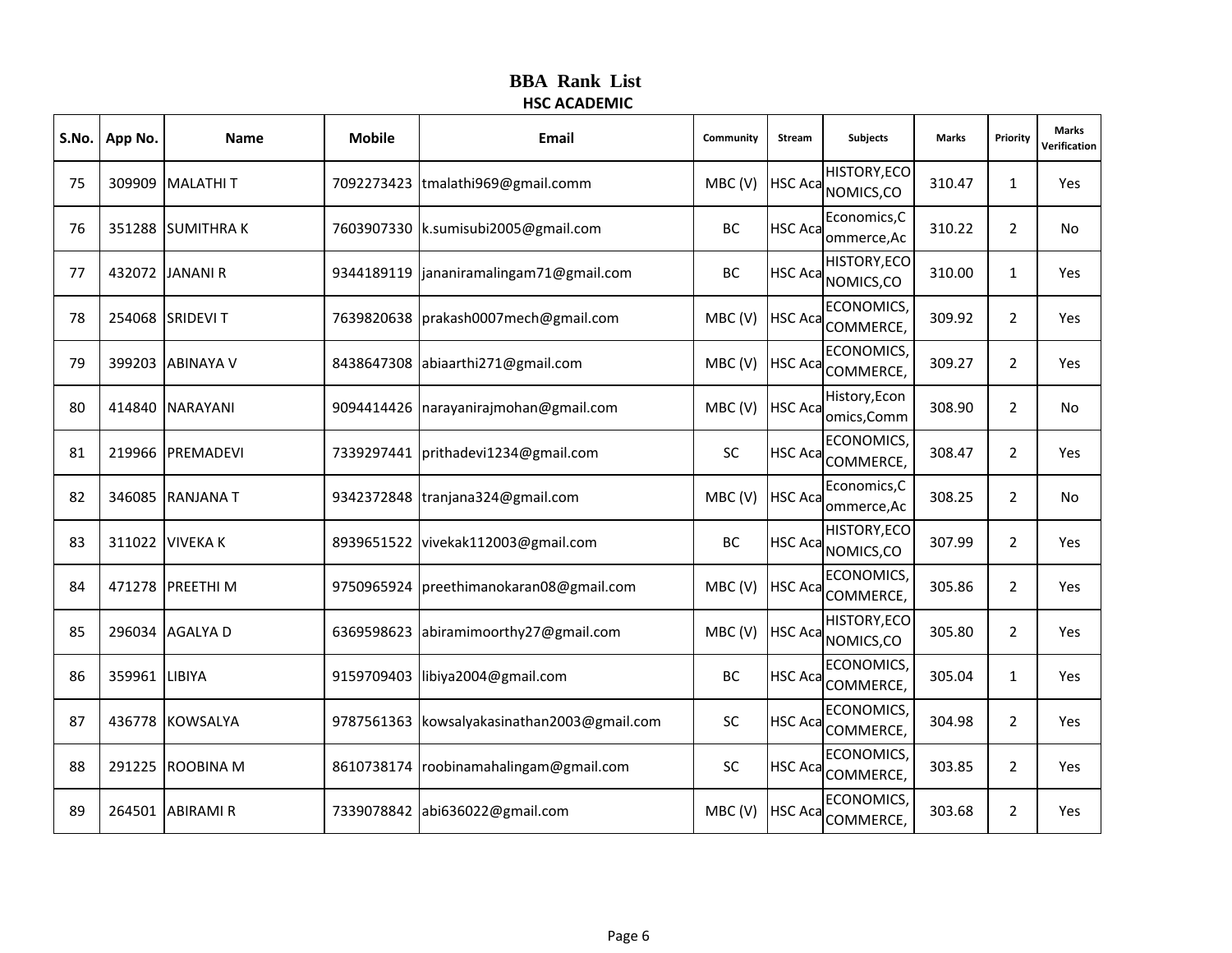|     | S.No.   App No. | <b>Name</b>             | <b>Mobile</b> | Email                                    | Community  | Stream         | <b>Subjects</b>                    | <b>Marks</b> | Priority       | <b>Marks</b><br>Verification |
|-----|-----------------|-------------------------|---------------|------------------------------------------|------------|----------------|------------------------------------|--------------|----------------|------------------------------|
| 90  |                 | 287944 ARTHI G          | 8870433347    | gunaarthi76@gmail.com                    | MBC(V)     |                | HISTORY, ECO<br>HSC Aca NOMICS, CO | 303.56       | 3              | Yes                          |
| 91  |                 | 439633 SIVAPRIYA S      | 8940887269    | sivapriyasiva1104@gmail.com              | MBC(V)     | <b>HSC Aca</b> | ECONOMICS,<br>COMMERCE,            | 303.31       | 2              | Yes                          |
| 92  |                 | 490845   MAHESWARI M    | 9342530236    | maheswari2021@gmail.com                  | MBC(V)     | <b>HSC Aca</b> | ECONOMICS,<br>COMMERCE,            | 303.26       | $\overline{2}$ | Yes                          |
| 93  |                 | 354095 VINISHA V        |               | 9750449585 vinisha02022004@gmail.com     | MBC(V)     | <b>HSC Aca</b> | <b>ECONOMICS</b><br>COMMERCE,      | 302.89       | 2              | Yes                          |
| 94  |                 | 290100 PRIYADHARSHINI S | 6384744780    | priyaspriyas678@gmail.com                | <b>SC</b>  | <b>HSC Aca</b> | <b>ECONOMICS,</b><br>COMMERCE,     | 302.51       | $\overline{2}$ | Yes                          |
| 95  |                 | 305264 KARTHIKA K       | 9025948353    | karthikakarthika200429@gmail.com         | <b>SC</b>  | <b>HSC Aca</b> | HISTORY, ECO<br>NOMICS,CO          | 302.26       | $\mathbf{1}$   | Yes                          |
| 96  |                 | 464896 JAYASRI          |               | 9042378328 ishvalarmathi2002@gmail.com   | <b>SC</b>  | <b>HSC Aca</b> | Economics, C<br>ommerce, Ac        | 302.01       | 2              | No                           |
| 97  |                 | 434463 SOWMIYA G        |               | 7639721493 SARANYAANITHA50@GMAIL.COM     | <b>SC</b>  | <b>HSC Aca</b> | HISTORY, ECO<br>NOMICS,CO          | 300.46       | 2              | Yes                          |
| 98  |                 | 382408 PARAMESWARI A    |               | 7708379922   parameswari1236@gmail.com   | MBC(V)     | <b>HSC Aca</b> | <b>ECONOMICS</b><br>COMMERCE,      | 299.77       | 2              | Yes                          |
| 99  |                 | 415707 SARMILA A        |               | 8012352951   mobileservicerr77@gmail.com | <b>SC</b>  | <b>HSC Aca</b> | Economics, C<br>ommerce, Ac        | 299.00       | 2              | No                           |
| 100 |                 | 404189 ABINAYA U        | 8015492363    | uabinaya10052004@gmail.com               | <b>SCA</b> | <b>HSC Aca</b> | ECONOMICS,<br>COMMERCE,            | 298.79       | 2              | Yes                          |
| 101 |                 | 303744 ABINAYA R        | 8438621816    | abinayasubi1372004@gmail.com             | SC         | <b>HSC Aca</b> | <b>ECONOMICS</b><br>COMMERCE,      | 298.48       | $\overline{2}$ | Yes                          |
| 102 |                 | 312834 KAVIYA E         |               | 9488806111 delamaaran@gmail.com          | <b>SC</b>  | <b>HSC Aca</b> | <b>ECONOMICS</b><br>COMMERCE,      | 298.10       | 2              | Yes                          |
| 103 |                 | 294018 KARTHIKA R       | 6379558025    | roobarooba68@gmail.com                   | BC         | <b>HSC Aca</b> | <b>ECONOMICS,</b><br>COMMERCE,     | 297.77       | $\overline{2}$ | Yes                          |
| 104 |                 | 479066 PARIMALA S       |               | 8973674720 s.parimala13604@gmail.com     | SC         | HSC Aca        | <b>ECONOMICS</b><br>COMMERCE,      | 296.85       | $\overline{2}$ | Yes                          |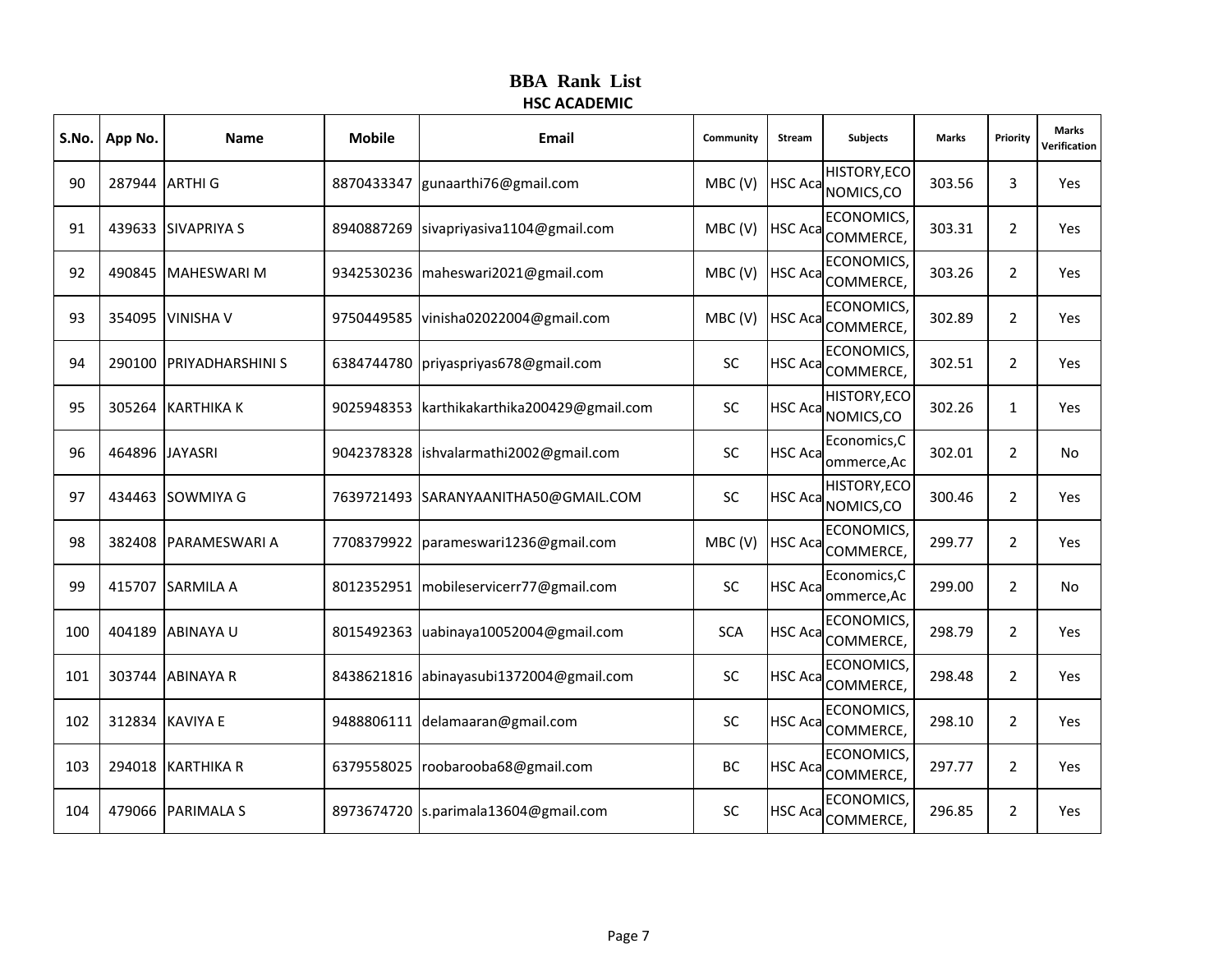|     | S.No.   App No. | Name                  | <b>Mobile</b> | Email                                    | Community                | Stream         | <b>Subjects</b>                       | <b>Marks</b> | Priority       | <b>Marks</b><br>Verification |
|-----|-----------------|-----------------------|---------------|------------------------------------------|--------------------------|----------------|---------------------------------------|--------------|----------------|------------------------------|
| 105 |                 | 291485 ABIRAMI R      |               | 9843136186 abiramiravi2004@gmail.com     | MBC(V)                   |                | <b>ECONOMICS</b><br>HSC Aca COMMERCE, | 296.50       | $\overline{2}$ | Yes                          |
| 106 |                 | 303972 VAISHNAVI A    |               | 9080770381 smartdigi010@gmail.com        | MBC(V)                   | <b>HSC Aca</b> | HISTORY, ECO<br>NOMICS,CO             | 296.01       | 2              | Yes                          |
| 107 |                 | 257542 SUBASRI B      | 8270813879    | subasreeranjeeth@gmail.com               | <b>SC</b>                | <b>HSC Aca</b> | HISTORY, ECO<br>NOMICS,CO             | 295.99       | $\overline{2}$ | Yes                          |
| 108 |                 | 278546 SUSHMITHA      | 8682098537    | sdtdharmadurai@gmail.com                 | <b>SC</b>                | <b>HSC Aca</b> | <b>ECONOMICS</b><br>COMMERCE,         | 295.64       | 3              | Yes                          |
| 109 |                 | 494921 MALINI M       | 9578423609    | rajiv10061991@gmail.com                  | SC                       | <b>HSC Aca</b> | <b>ECONOMICS,</b><br>COMMERCE,        | 295.34       | 2              | Yes                          |
| 110 |                 | 275273 ELAVARASI D    | 9585714653    | swathistr2@gmail.com                     | <b>SC</b>                | <b>HSC Aca</b> | <b>ECONOMICS</b><br>COMMERCE,         | 295.26       | $\overline{2}$ | Yes                          |
| 111 | 311491 RUBA V   |                       |               | 6382162413   rubavictor08@gmail.com      | <b>SC</b>                | <b>HSC Aca</b> | <b>ECONOMICS</b><br>COMMERCE,         | 294.92       | 2              | Yes                          |
| 112 |                 | 211530 E.VAGITHAGANAM |               | 7010764060 vagithaganam@gmail.com        | <b>BCM</b>               | <b>HSC Aca</b> | <b>ECONOMICS,</b><br>COMMERCE,        | 294.81       | $\mathbf{1}$   | Yes                          |
| 113 |                 | 382320 KABISHA R      | 9842674253    | kabisha2004r@gmail.com                   | <b>SC</b>                | <b>HSC Aca</b> | <b>ECONOMICS</b><br>COMMERCE,         | 294.68       | 3              | Yes                          |
| 114 |                 | 381857 SARMILA S      |               | 9626908631 sarmila2004sanmugam@gmail.com | <b>SC</b>                | <b>HSC Aca</b> | <b>ECONOMICS</b><br>COMMERCE,         | 294.67       | $\overline{2}$ | Yes                          |
| 115 |                 | 435383 DHANUSHYA C    |               | 7639764892 vinothini0327@gmail.com       | <b>MBC</b>               | <b>HSC Aca</b> | ECONOMICS,<br>COMMERCE,               | 294.12       | $\mathbf{1}$   | Yes                          |
| 116 | 464307          | <b>DHANUSHYA C</b>    | 7639764892    | dhanushyasabi@gmail.com                  | <b>BC AND DN HSC Aca</b> |                | Economics, C<br>ommerce, Ac           | 294.12       | $\mathbf{1}$   | No                           |
| 117 |                 | 293207 RAVITHA R      |               | 9952846251 ravitharavichandran@gmail.com | <b>SC</b>                | <b>HSC Aca</b> | ECONOMICS,<br>COMMERCE,               | 293.92       | $\mathbf{1}$   | Yes                          |
| 118 |                 | 318662 DHARSHINI P    | 7708918914    | dharshini072004@gmail.com                | MBC(V)                   | <b>HSC Aca</b> | HISTORY, ECO<br>NOMICS,CO             | 293.10       | $\overline{2}$ | Yes                          |
| 119 |                 | 439674 ROSHINI M      | 9943495820    | raahulinet2305@gmail.com                 | <b>BC AND DNHSC Aca</b>  |                | Economics, C<br>ommerce, Ac           | 292.90       | 4              | No                           |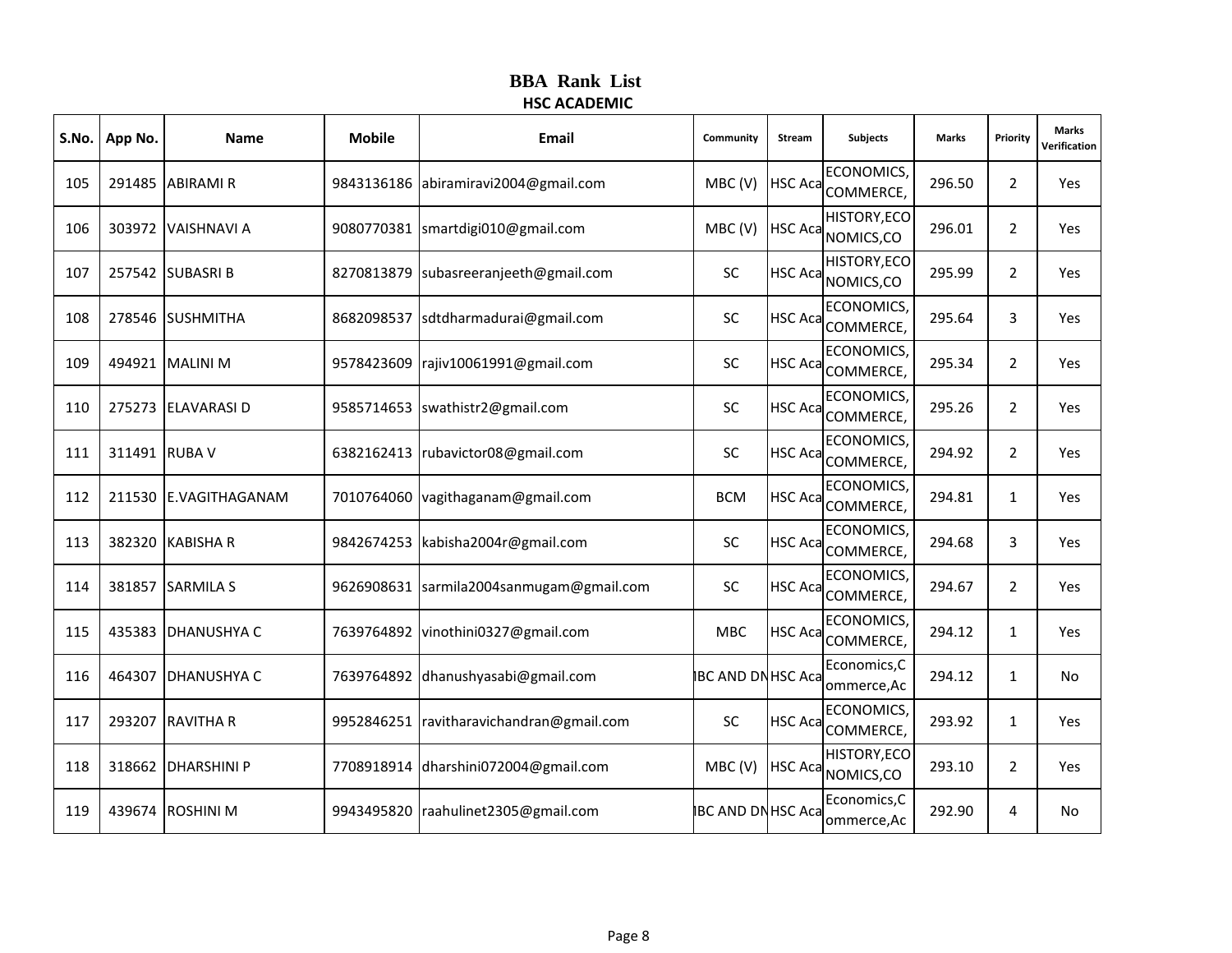| S.No. | App No.       | <b>Name</b>           | <b>Mobile</b> | Email                         | Community               | Stream         | <b>Subjects</b>                       | <b>Marks</b> | Priority       | <b>Marks</b><br>Verification |
|-------|---------------|-----------------------|---------------|-------------------------------|-------------------------|----------------|---------------------------------------|--------------|----------------|------------------------------|
| 120   |               | 367709 DHARANI R      | 9751633180    | vigneshkannan564@gmail.com    | MBC(V)                  |                | <b>ECONOMICS</b><br>HSC Aca COMMERCE, | 292.76       | $\overline{2}$ | Yes                          |
| 121   |               | 394206 NIVEDHA J      | 9843046986    | sudhakarammu2021@gmail.com    | <b>SC</b>               | <b>HSC Aca</b> | HISTORY, ECO<br>NOMICS,CO             | 292.46       | $\overline{2}$ | Yes                          |
| 122   |               | 381865 KAYALVIZHI S   | 6385415095    | kayalvizhi2004st@gmail.com    | SC                      | <b>HSC Aca</b> | ECONOMICS,<br>COMMERCE,               | 292.34       | $\overline{2}$ | Yes                          |
| 123   | 490795 ASHA A |                       | 8098954210    | ashaarivazhagan2226@gmail.com | SC                      |                | <b>ECONOMICS</b><br>HSC Aca COMMERCE, | 292.26       | $\mathbf{1}$   | Yes                          |
| 124   |               | 417430 LAVANYA M      | 8939586632    | lavanya24062004@gmail.com     | MBC(V)                  | <b>HSC Aca</b> | HISTORY, ECO<br>NOMICS,CO             | 291.57       | $\overline{2}$ | Yes                          |
| 125   | 499050        | <b>UMAMAKESWARI R</b> | 8428524903    | nithyabcamba@gmail.com        | MBC(V)                  | <b>HSC Aca</b> | ECONOMICS,<br>COMMERCE,               | 291.45       | $\overline{2}$ | Yes                          |
| 126   | 241976 KAVIYA |                       | 9788041995    | kaviyamurugan936@gmail.com    | MBC(V)                  | <b>HSC Aca</b> | <b>ECONOMICS</b><br>COMMERCE,         | 290.54       | $\overline{2}$ | Yes                          |
| 127   |               | 251836 KAVIYA M       | 9788041995    | kaviyam180@gmail.com          | MBC(V)                  | <b>HSC Aca</b> | Economics, C<br>ommerce, Ac           | 290.54       | $\overline{2}$ | No                           |
| 128   |               | 223729 SUGAPRIYA S    | 9600572239    | priya42suga@gmail.com         | <b>SC</b>               | <b>HSC Aca</b> | <b>ECONOMICS</b><br>COMMERCE,         | 290.29       | 4              | Yes                          |
| 129   |               | 399892 JAYASREE J     | 9943135352    | pjsprakashh1975@gmail.com     | MBC(V)                  | <b>HSC Aca</b> | <b>ECONOMICS</b><br>COMMERCE,         | 289.48       | $\mathbf{1}$   | Yes                          |
| 130   |               | 439830 KAYALVIZHI G   | 9159129758    | raaahulinet2305@gmail.com     | <b>BC AND DNHSC Aca</b> |                | Economics, C<br>ommerce, Ac           | 289.35       | 4              | No                           |
| 131   |               | 349032 AARTHIT        | 9095185549    | abimaha81@gmail.com           | <b>SC</b>               | <b>HSC Aca</b> | ECONOMICS,<br>COMMERCE,               | 289.26       | $\overline{2}$ | Yes                          |
| 132   |               | 456434 SINRELLA S     | 9976673926    | girubasiva3926@gmail.com      | <b>SC</b>               | <b>HSC Aca</b> | Economics, C<br>ommerce, Ac           | 289.21       | 3              | No                           |
| 133   |               | 322316 SIVARANJANI R  | 9751806855    | sivaran2003@gmail.com         | MBC(V)                  | <b>HSC Aca</b> | <b>ECONOMICS,</b><br>COMMERCE,        | 288.90       | $\overline{2}$ | Yes                          |
| 134   | 379877        | <b>ARTHIS</b>         | 6383060926    | mohamedfazil724@gmail.com     | MBC(V)                  | <b>HSC Aca</b> | Economics, C<br>ommerce, Ac           | 287.76       | $\overline{2}$ | No                           |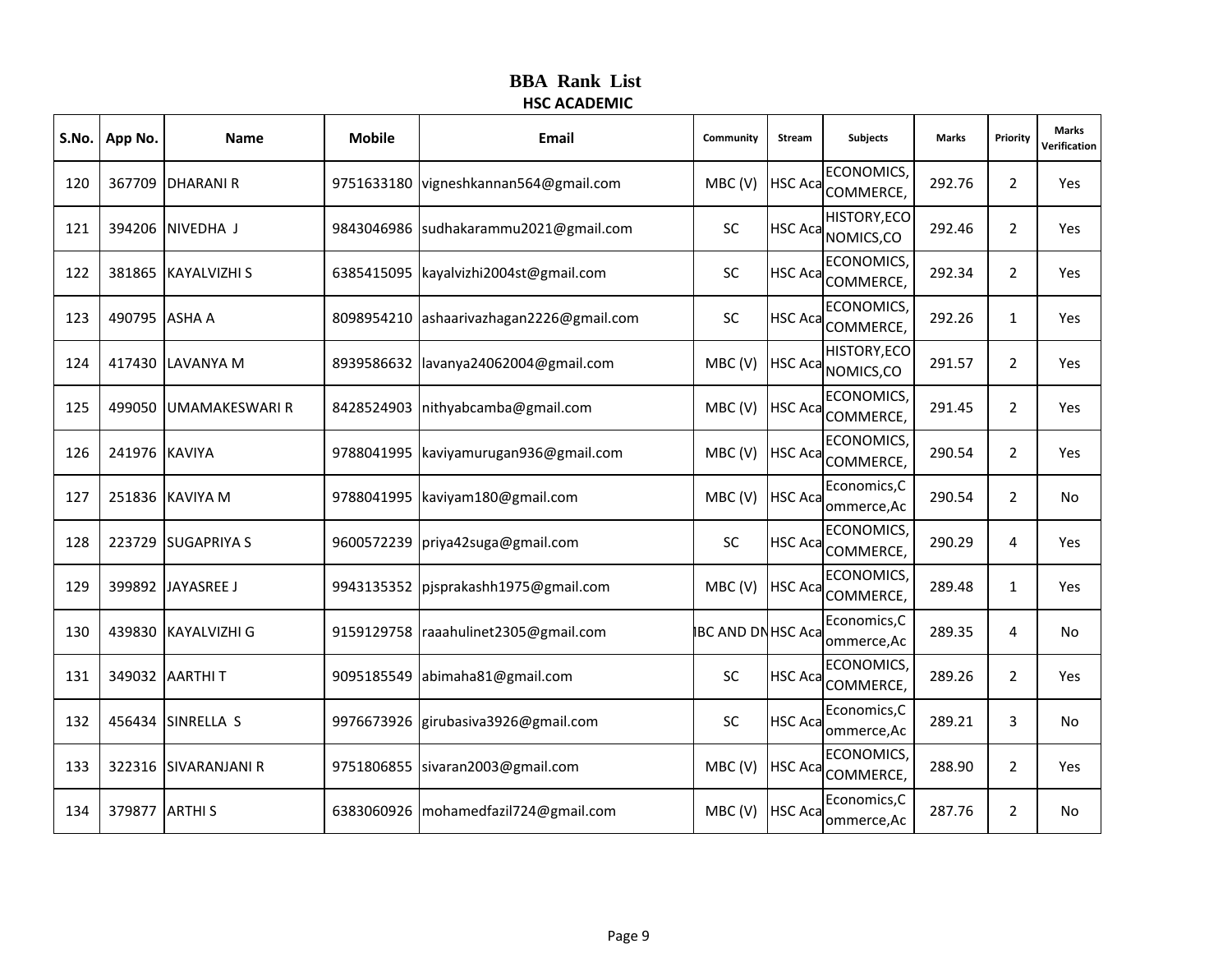|     | S.No.   App No. | Name                  | <b>Mobile</b> | Email                                     | Community | Stream          | <b>Subjects</b>                       | <b>Marks</b> | Priority       | <b>Marks</b><br>Verification |
|-----|-----------------|-----------------------|---------------|-------------------------------------------|-----------|-----------------|---------------------------------------|--------------|----------------|------------------------------|
| 135 |                 | 366243 BHAVITHRA      | 9677093594    | bhavithraraman2002@gmail.com              | SC        |                 | <b>ECONOMICS</b><br>HSC Aca COMMERCE, | 287.60       | $\mathbf{1}$   | Yes                          |
| 136 |                 | 285751 SUMITHRA G     | 7397019872    | sumithragurumoorthy@gmail.com             | MBC(V)    | <b>HSC Aca</b>  | <b>HISTORY, ECO</b><br>NOMICS,CO      | 287.58       | 2              | Yes                          |
| 137 |                 | 235415 GAYATHRIS      | 9786393218    | kannanvakannanva37@gmail.com              | MBC(V)    | <b>HSC Aca</b>  | HISTORY, ECO<br>NOMICS,CO             | 286.89       | $\overline{2}$ | Yes                          |
| 138 |                 | 287673 NIVETHA N      |               | 8098555170 nivetha2003pnr@gmail.com       | BC        |                 | <b>ECONOMICS</b><br>HSC Aca COMMERCE, | 286.84       | 2              | Yes                          |
| 139 |                 | 332758 SOBIKA.R       | 9025265254    | rsabinash31@gmail.com                     | <b>SC</b> | <b>HSC Aca</b>  | ECONOMICS,<br>COMMERCE,               | 286.73       | 3              | Yes                          |
| 140 |                 | 411771 PRADEEPA M     | 7708058972    | pradeepab956@gmail.com                    | <b>SC</b> | <b>HSC Aca</b>  | ECONOMICS,<br>COMMERCE,               | 286.64       | $\mathbf{1}$   | Yes                          |
| 141 |                 | 264428 MEENATCHIS     |               | 6382713304 meenatchim186@gmail.com        | <b>SC</b> | <b>HSC Aca</b>  | <b>ECONOMICS</b><br>COMMERCE,         | 285.69       | $\mathbf{1}$   | Yes                          |
| 142 | 357843 DIVYA S  |                       | 9159694639    | divyasankartzr@gmail.com                  | <b>SC</b> | <b>HSC Aca</b>  | ECONOMICS,<br>COMMERCE,               | 285.60       | $\overline{2}$ | Yes                          |
| 143 |                 | 319532 PRABHAVATHI P  | 9585678469    | prabhakarpkp9585@gmail.com                | MBC(V)    | <b>HSC Aca</b>  | Economics, C<br>ommerce, Ac           | 285.56       | $\overline{2}$ | No                           |
| 144 |                 | 353094 BHUVANESWARIK  | 9095185549    | parameshwarikaliyappan@gmail.com          | MBC(V)    | <b>HSC Aca</b>  | <b>ECONOMICS</b><br>COMMERCE,         | 285.54       | $\overline{2}$ | Yes                          |
| 145 |                 | 455657 JJAYASURYA J   |               | 9080308351 barathiganesan2000@gmail.com   | <b>SC</b> | <b>HSC Aca</b>  | ECONOMICS,<br>COMMERCE,               | 285.48       | 3              | Yes                          |
| 146 | 502679          | MAHALAKSHMI S         | 6385591454    | mahaabima0@gmail.com                      | <b>SC</b> | <b>HSC Acal</b> | ECONOMICS,<br>COMMERCE,               | 285.45       | $\overline{2}$ | Yes                          |
| 147 |                 | 359470 KEERTHANA R    |               | 9123501060 rpavithrakomal@gmail.com       | <b>SC</b> | <b>HSC Aca</b>  | <b>ECONOMICS</b><br>COMMERCE,         | 285.42       | 2              | Yes                          |
| 148 |                 | 376592 KIRUTHIGA S    |               | 9790121281   karthikarthisankar@gmail.com | MBC(V)    | <b>HSC Aca</b>  | ECONOMICS,<br>COMMERCE,               | 285.37       | $\overline{2}$ | Yes                          |
| 149 |                 | 338024 SATHYAPIRAVI S | 9894395871    | sathyapiravisanmugam@gmail.com            | <b>SC</b> | <b>HSC Aca</b>  | ECONOMICS,<br>COMMERCE,               | 284.82       | $\mathbf{1}$   | Yes                          |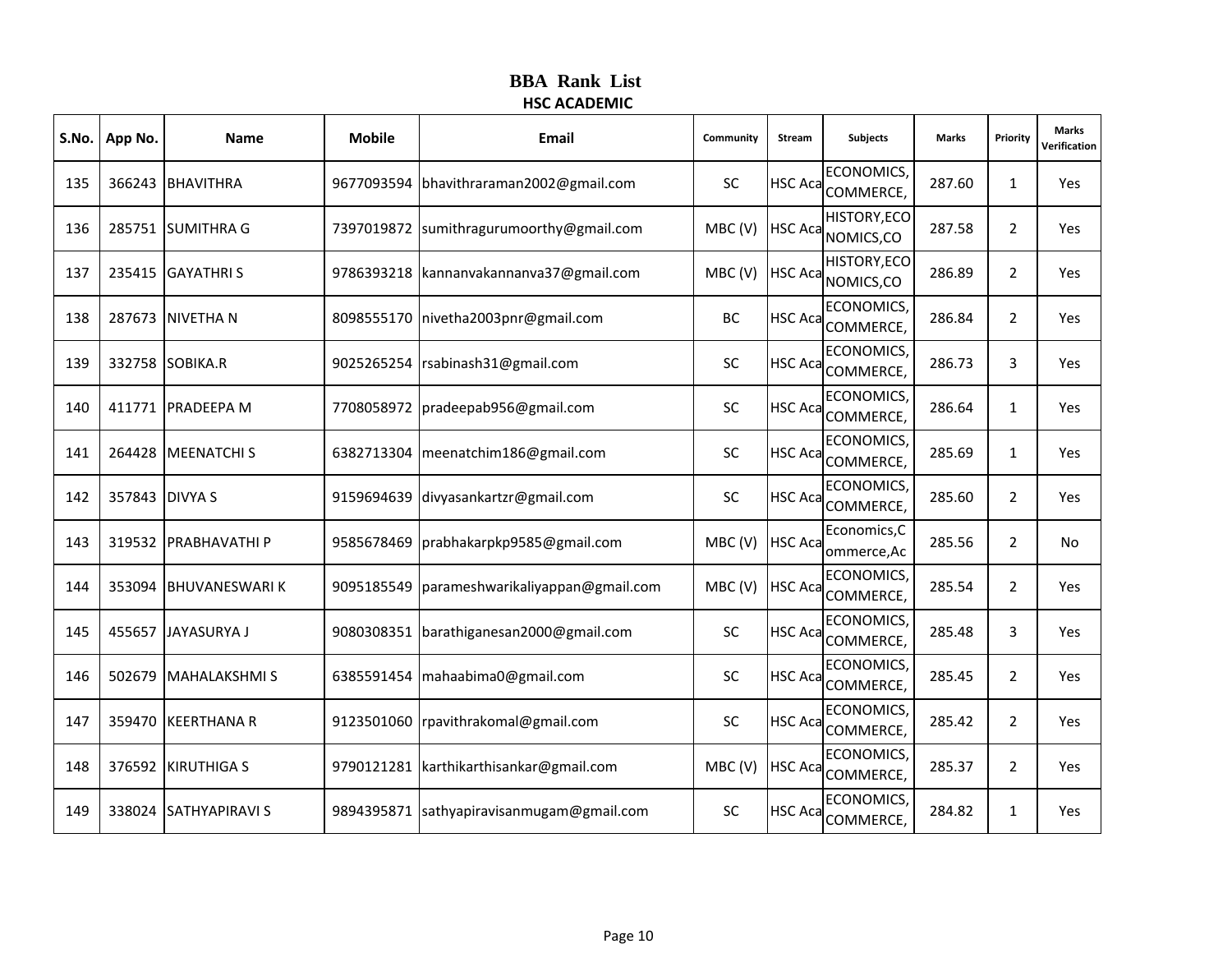|     | S.No.   App No. | Name                   | <b>Mobile</b> | Email                                     | Community | Stream         | <b>Subjects</b>                       | <b>Marks</b> | Priority       | <b>Marks</b><br>Verification |
|-----|-----------------|------------------------|---------------|-------------------------------------------|-----------|----------------|---------------------------------------|--------------|----------------|------------------------------|
| 150 |                 | 341937 SUVETHA S       |               | 7448935653  jameskp102@gmail.com          | <b>SC</b> |                | <b>ECONOMICS</b><br>HSC Aca COMMERCE, | 284.75       | $\mathbf{1}$   | Yes                          |
| 151 |                 | 263877 ARUNADEVI E     |               | 9789653412 arunadevielangovan12@gmail.com | MBC(V)    | <b>HSC Aca</b> | ECONOMICS,<br>COMMERCE,               | 284.69       | 2              | Yes                          |
| 152 |                 | 476241 AARTHI D        | 8675367157    | aarthi.gangatharapuram@gmail.com          | <b>SC</b> | <b>HSC Aca</b> | <b>ECONOMICS</b><br>COMMERCE,         | 284.01       | 3              | Yes                          |
| 153 |                 | 324203 DHANYALAKSHMIS  |               | 8825508746 vijisuresh8822@gmail.com       | BC        | <b>HSC Aca</b> | <b>ECONOMICS</b><br>COMMERCE,         | 283.92       | $\overline{2}$ | Yes                          |
| 154 |                 | 310834 MANJUK          |               | 6380398067   manikumar61991@gmail.com     | MBC(V)    | <b>HSC Aca</b> | HISTORY, ECO<br>NOMICS,CO             | 283.81       | 2              | Yes                          |
| 155 |                 | 232702 PREETHAS        | 8015494514    | spreetha304@gmail.com                     | <b>SC</b> | <b>HSC Aca</b> | ECONOMICS,<br>COMMERCE,               | 283.32       | 3              | Yes                          |
| 156 | 338607 AKILA A  |                        |               | 9585971417 ayyapillaiakila@gmail.com      | <b>SC</b> | <b>HSC Aca</b> | <b>ECONOMICS</b><br>COMMERCE,         | 283.25       | 2              | Yes                          |
| 157 |                 | 282677 RAJASRI R       |               | 9786933041   ragaviravi312@gmail.com      | MBC(V)    | <b>HSC Aca</b> | HISTORY, ECO<br>NOMICS,CO             | 282.67       | 2              | Yes                          |
| 158 |                 | 249253 KANIMOZHI. K    | 9698941009    | muthu428478@gmail.com                     | BC        | <b>HSC Aca</b> | HISTORY, ECO<br>NOMICS,CO             | 282.44       | 3              | Yes                          |
| 159 |                 | 246623 SNEHA R         |               | 9786766361 sneka7303@gmail.com            | MBC(V)    | <b>HSC Aca</b> | HISTORY, ECO<br>NOMICS,CO             | 282.22       | 2              | Yes                          |
| 160 |                 | 445920 BABY SHALINI R  | 7094263447    | tharisun7@gmail.com                       | SC        | <b>HSC Aca</b> | ECONOMICS,<br>COMMERCE,               | 281.94       | $\overline{2}$ | Yes                          |
| 161 |                 | 227540 SANTHIYA N      | 9786293482    | santhiyarajakumari17@gmail.com            | SC        | <b>HSC Aca</b> | HISTORY, ECO<br>NOMICS,CO             | 281.58       | $\mathbf{1}$   | Yes                          |
| 162 |                 | 233243 ANUSIYA V       |               | 8940351872 anusiya13022004@gmail.com      | BC        | <b>HSC Aca</b> | HISTORY, ECO<br>NOMICS,CO             | 281.34       | 2              | Yes                          |
| 163 |                 | 312396 THALITTHARASI M | 7092534714    | gkrajpe@gmail.com                         | <b>SC</b> | <b>HSC Aca</b> | <b>ECONOMICS,</b><br>COMMERCE,        | 281.29       | 3              | Yes                          |
| 164 |                 | 346206 KALAIMANI N     |               | 7094512543   kalaimathin96@gmail.com      | SC        | <b>HSC Aca</b> | <b>ECONOMICS</b><br>COMMERCE,         | 281.20       | $\overline{2}$ | Yes                          |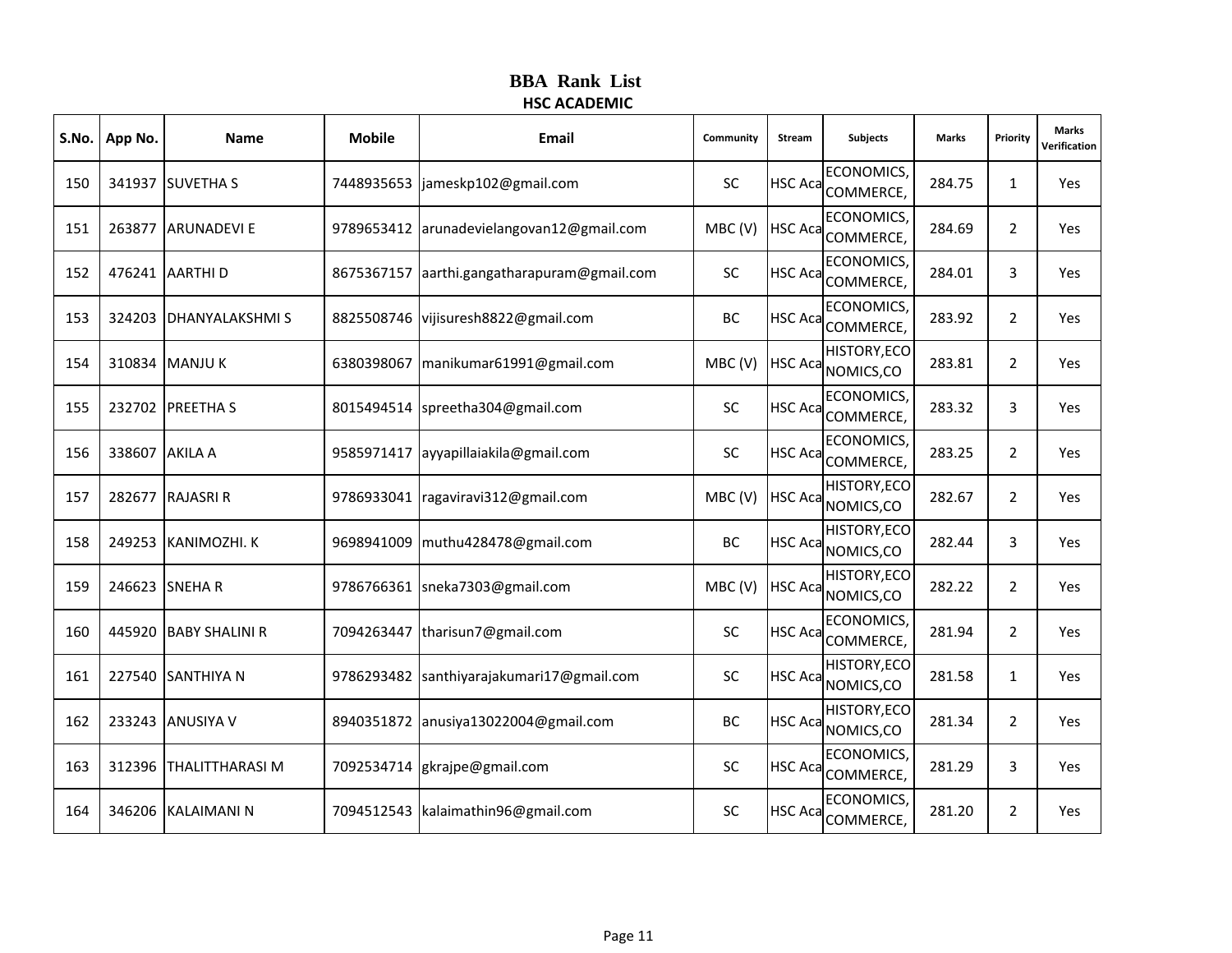| S.No. | App No.        | <b>Name</b>        | <b>Mobile</b> | Email                             | Community                | Stream         | <b>Subjects</b>                                   | <b>Marks</b> | Priority       | <b>Marks</b><br>Verification |
|-------|----------------|--------------------|---------------|-----------------------------------|--------------------------|----------------|---------------------------------------------------|--------------|----------------|------------------------------|
| 165   |                | 268188 SARUMATHIS  | 9342332126    | sarumathisaravanan2004@gmail.com  | MBC(V)                   |                | <b>ECONOMICS</b><br>HSC Aca <sub>COMMERCE</sub> , | 281.00       | 5              | Yes                          |
| 166   |                | 244890 ANITHA N    | 9843754873    | anithanagappan@gmail.com          | <b>SC</b>                | <b>HSC Aca</b> | HISTORY, ECO<br>NOMICS,CO                         | 280.91       | $\overline{2}$ | Yes                          |
| 167   |                | 289872 SRIPRAVEENA | 9884624919    | selvaamulkutty1791@gmail.com      | SC                       | <b>HSC Aca</b> | ECONOMICS,<br>COMMERCE,                           | 280.41       | $\overline{2}$ | Yes                          |
| 168   |                | 488569 ELAKKIYA    | 8778294933    | elakiyadurairaj2004@gmail.com     | SC                       |                | <b>ECONOMICS</b><br>HSC Aca COMMERCE,             | 280.28       | $\mathbf{1}$   | Yes                          |
| 169   |                | 334906 POOJA A     | 6384718038    | pooja200424@gmail.com             | <b>SC</b>                | <b>HSC Aca</b> | HISTORY, ECO<br>NOMICS,CO                         | 280.23       | $\overline{2}$ | Yes                          |
| 170   |                | 346202 PAVITHRA R  | 7639671444    | jayasudha653@gmail.com            | MBC(V)                   | <b>HSC Aca</b> | ECONOMICS,<br>COMMERCE,                           | 279.98       | $\mathbf{1}$   | Yes                          |
| 171   | 345387         | <b>VINOTHINI P</b> | 9626030545    | vinothinip2004@gmail.com          | SC                       | <b>HSC Aca</b> | <b>ECONOMICS</b><br>COMMERCE,                     | 279.80       | $\overline{2}$ | Yes                          |
| 172   |                | 346087 KALPANA V   | 9095185549    | balamurugan271103@gmail.com       | BC                       | <b>HSC Aca</b> | ECONOMICS,<br>COMMERCE,                           | 279.80       | $\overline{2}$ | Yes                          |
| 173   | 338207         | <b>SWATHI A</b>    | 9994118653    | swathiamirthalingam2003@gmail.com | <b>SC</b>                | <b>HSC Aca</b> | <b>ECONOMICS</b><br>COMMERCE,                     | 279.57       | $\mathbf{1}$   | Yes                          |
| 174   | 310709 SRIJA G |                    | 8754146020    | srinithy341@gmail.com             | <b>SC</b>                | <b>HSC Aca</b> | <b>ECONOMICS</b><br>COMMERCE,                     | 279.10       | $\overline{2}$ | Yes                          |
| 175   |                | 292787 NIRAINILA M | 9444220846    | tamilnila21022002@gmail.com       | SC                       | <b>HSC Aca</b> | <b>ECONOMICS,</b><br>COMMERCE,                    | 278.32       | $\mathbf{1}$   | Yes                          |
| 176   |                | 244572 JAYASRI U   | 9080149801    | jaisrijaisri99@gmail.com          | MBC(V)                   | <b>HSC Aca</b> | <b>ECONOMICS</b><br>COMMERCE,                     | 278.31       | $\mathbf{1}$   | Yes                          |
| 177   |                | 257750 D.SUJITHA   | 9698620179    | sujithadhinakar@gmail.com         | <b>BC AND DN HSC Aca</b> |                | <b>ECONOMICS</b><br>COMMERCE,                     | 278.27       | $\overline{2}$ | Yes                          |
| 178   | 205440 ACIKA   |                    | 9344454246    | alwinremigius@gmail.com           | SC                       | <b>HSC Aca</b> | HISTORY, ECO<br>NOMICS,CO                         | 278.01       | $\overline{2}$ | Yes                          |
| 179   | 360504         | <b>SARANYA N</b>   | 7094906537    | saranya709490@gmail.com           | SC                       | <b>HSC Aca</b> | HISTORY, ECO<br>NOMICS,CO                         | 277.77       | $\mathbf{1}$   | Yes                          |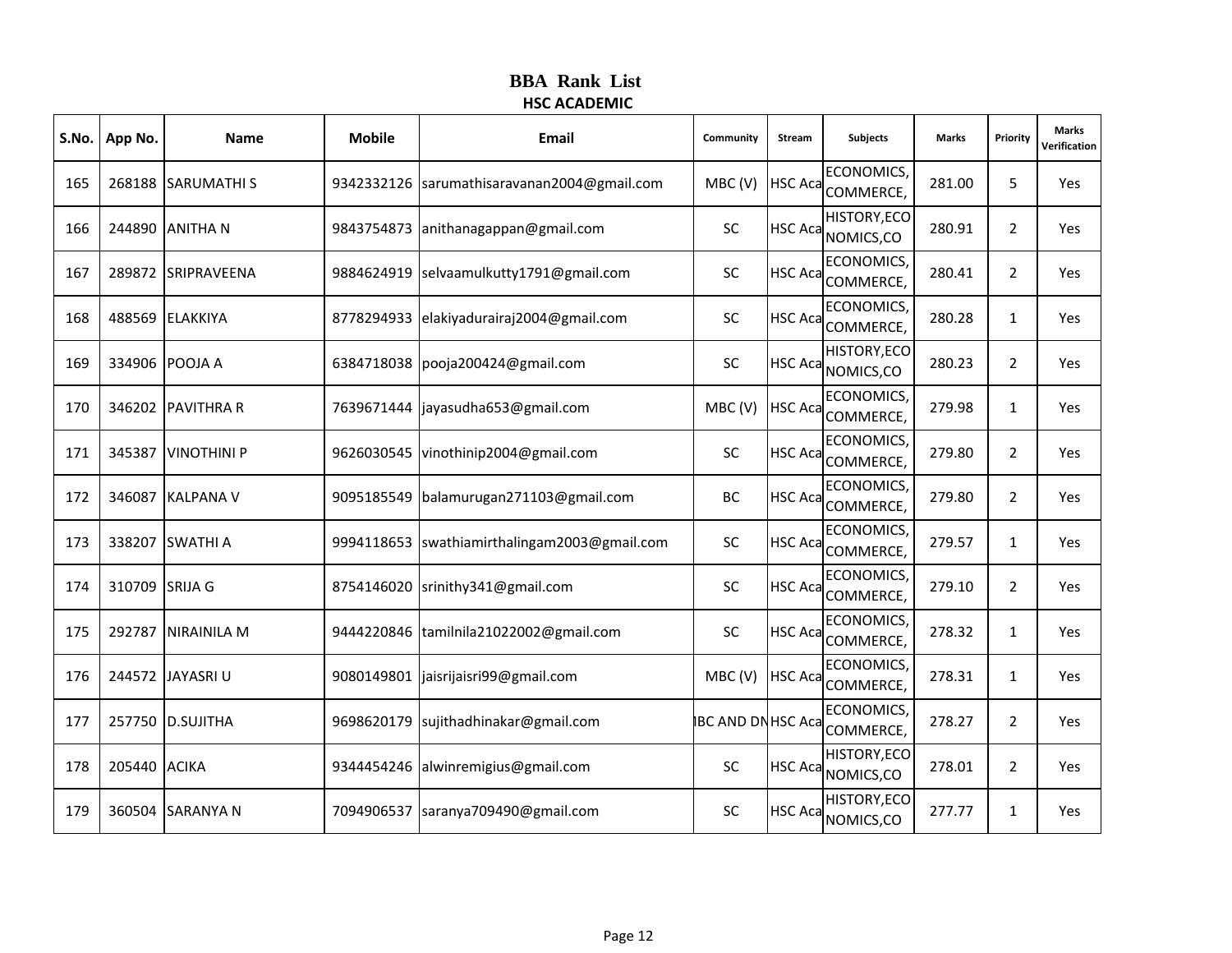| S.No. | App No. | <b>Name</b>               | <b>Mobile</b> | Email                            | Community                | Stream         | <b>Subjects</b>                       | <b>Marks</b> | Priority       | <b>Marks</b><br>Verification |
|-------|---------|---------------------------|---------------|----------------------------------|--------------------------|----------------|---------------------------------------|--------------|----------------|------------------------------|
| 180   |         | 399194 SUBALAKSHMIS       | 8760812155    | subalakshmisumathi2003@gmail.com | <b>SC</b>                |                | HISTORY, ECO<br>HSC Aca NOMICS, CO    | 277.55       | $\overline{2}$ | Yes                          |
| 181   |         | 365098 DEEPIKA S          | 7558141586    | ranjithsankar398@gamil.com       | MBC(V)                   | <b>HSC Aca</b> | ECONOMICS,<br>COMMERCE,               | 277.50       | 2              | Yes                          |
| 182   | 459720  | <b>ANANDHA ATCHAYA. A</b> | 9994233792    | anandhaatchaya@gamil.com         | <b>MBC</b>               | <b>HSC Aca</b> | ECONOMICS,<br>COMMERCE,               | 277.50       | $\overline{2}$ | Yes                          |
| 183   |         | 439230 ARUNMATHI          | 7810036341    | rahulinet2310@gmail.com          | <b>IBC AND DNHSC Aca</b> |                | Economics, C<br>ommerce, Ac           | 277.49       | 4              | No                           |
| 184   |         | 368540 SWETHA K           | 7395838613    | kamal20010526@gmail.com          | MBC(V)                   | <b>HSC Aca</b> | ECONOMICS,<br>COMMERCE,               | 277.29       | $\mathbf{1}$   | Yes                          |
| 185   | 313967  | <b>KEERTHIGA R</b>        | 9566697242    | keerthiravi1504@gmail.com        | BC                       | <b>HSC Aca</b> | ECONOMICS,<br>COMMERCE,               | 277.21       | 4              | Yes                          |
| 186   |         | 337656 ABINAYA R          | 7558143353    | abinayaramesh2004@gmail.com      | SC                       | <b>HSC Aca</b> | HISTORY, ECO<br>NOMICS,CO             | 276.93       | $\overline{2}$ | Yes                          |
| 187   |         | 401386 TAMILMOZHI R       | 9360107500    | tamilmozhiram211@gmail.com       | <b>BC AND DNHSC Aca</b>  |                | ECONOMICS,<br>COMMERCE,               | 276.77       | $\overline{2}$ | Yes                          |
| 188   |         | 379961 AARTHIV            | 8667383366    | sharmilav895@gmail.com           | MBC(V)                   | <b>HSC Aca</b> | ECONOMICS,<br>COMMERCE,               | 276.71       | $\overline{2}$ | Yes                          |
| 189   |         | 451371 RENUKA S           | 9965527379    | renukas08062004@gmail.com        | <b>BC</b>                |                | <b>ECONOMICS</b><br>HSC Aca COMMERCE, | 276.61       | $\overline{2}$ | Yes                          |
| 190   |         | 374241 SUBASRI V          | 9047217601    | subasriviswalingam@gmail.com     | <b>SC</b>                | <b>HSC Aca</b> | HISTORY, ECO<br>NOMICS,CO             | 276.22       | $\overline{2}$ | Yes                          |
| 191   | 354019  | <b>GAYATHRI</b>           | 9080882188    | mmukesh65482@gmail.com           | <b>SC</b>                | <b>HSC Aca</b> | HISTORY, ECO<br>NOMICS, CO            | 276.03       | $\overline{2}$ | Yes                          |
| 192   | 459997  | <b>ABINAYA V</b>          | 6374864577    | mahimahics10@gmail.com           | <b>SC</b>                | <b>HSC Aca</b> | Economics, C<br>ommerce, Ac           | 275.81       | $\mathbf{1}$   | <b>No</b>                    |
| 193   |         | 256757 SAKTHIPRIYA R      | 9361410527    | saakthi750@gmail.com             | <b>SC</b>                | <b>HSC Aca</b> | ECONOMICS,<br>COMMERCE,               | 275.37       | 3              | Yes                          |
| 194   |         | 288535 KAVITHA E          | 9442379111    | delamaaran@yahoo.com             | <b>SC</b>                | <b>HSC Aca</b> | ECONOMICS,<br>COMMERCE,               | 274.71       | $\overline{2}$ | Yes                          |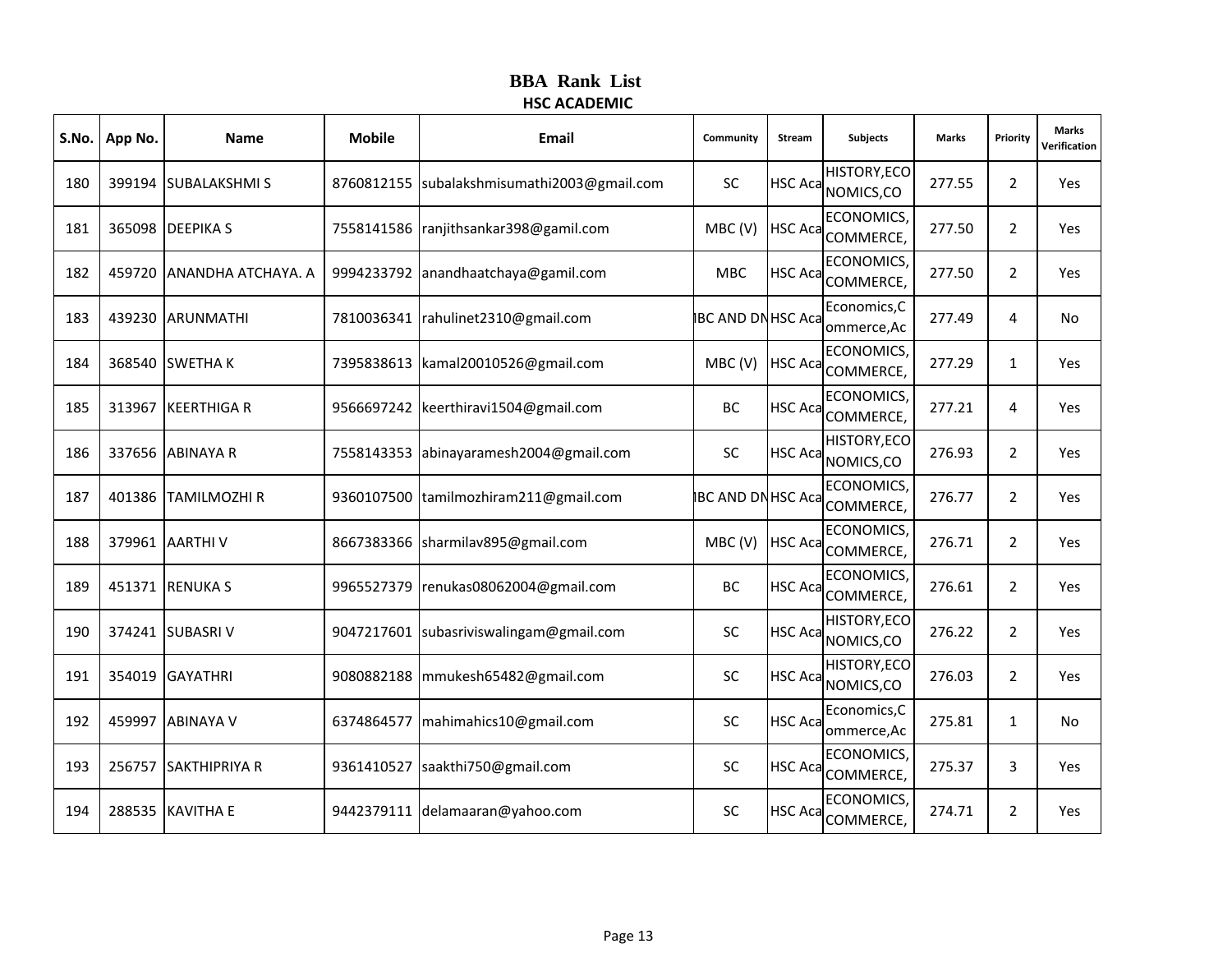|     | S.No.   App No. | <b>Name</b>             | <b>Mobile</b> | Email                                    | Community                | Stream         | <b>Subjects</b>                    | <b>Marks</b> | Priority       | <b>Marks</b><br>Verification |
|-----|-----------------|-------------------------|---------------|------------------------------------------|--------------------------|----------------|------------------------------------|--------------|----------------|------------------------------|
| 195 | 439686 AARANI   |                         |               | 7825086057 AARANI23@GMAIL.COM            | <b>BC AND DN HSC Aca</b> |                | Economics, C<br>ommerce, Ac        | 274.32       | 2              | No                           |
| 196 |                 | 402549   MEENATCHI V    |               | 9095185549   meenatchi1110@gmail.com     | <b>SC</b>                | <b>HSC Aca</b> | HISTORY, ECO<br>NOMICS, CO         | 274.25       | $\overline{2}$ | Yes                          |
| 197 |                 | 387102 BHUVANESWARI     |               | 8637657191 dharushdharusha2004@gmail.com | <b>SC</b>                | <b>HSC Aca</b> | Economics, C<br>ommerce, Ac        | 273.57       | 3              | No                           |
| 198 |                 | 314174 DHEERTHIR        |               | 6380820759 dheerthirdheerthi@gmail.com   | MBC(V)                   |                | HISTORY, ECO<br>HSC Aca NOMICS, CO | 273.35       | 2              | Yes                          |
| 199 |                 | 327945 ANITHA S         | 9962201329    | anithas10072004@gmail.com                | MBC(V)                   | <b>HSC Aca</b> | <b>ECONOMICS,</b><br>COMMERCE,     | 272.50       | $\mathbf{1}$   | Yes                          |
| 200 |                 | 333963 MONISHA          | 9751793731    | monishab0106@gmail.com                   | <b>SCA</b>               | <b>HSC Aca</b> | <b>HISTORY, ECO</b><br>NOMICS,CO   | 272.22       | 3              | Yes                          |
| 201 |                 | 220372 SOWMIYA R        | 9176500869    | SOWMIYARAMALINGAM1@GMAIL.COM             | SC                       | <b>HSC Aca</b> | <b>ECONOMICS</b><br>COMMERCE,      | 271.99       | $\overline{2}$ | Yes                          |
| 202 |                 | 463136 YUNIKA M         |               | 9865198700 yunika2003marimuthu@gmail.com | <b>SC</b>                | <b>HSC Aca</b> | ECONOMICS,<br>COMMERCE,            | 271.93       | 2              | Yes                          |
| 203 | 354463          | <b>VANITHA M</b>        |               | 9943512701 rajiradha10490@gmail.com      | <b>SC</b>                | <b>HSC Aca</b> | <b>ECONOMICS</b><br>COMMERCE,      | 271.89       | 2              | Yes                          |
| 204 |                 | 433215 ABITHA R         |               | 8220567606 rajeshramesh560@gmail.com     | <b>SC</b>                | <b>HSC Aca</b> | <b>ECONOMICS</b><br>COMMERCE,      | 271.75       | $\overline{2}$ | Yes                          |
| 205 |                 | 222588 TAMIZHELAKKIYA R | 9994927213    | abineshabinesh63747@gmail.com            | <b>SC</b>                | <b>HSC Aca</b> | HISTORY, ECO<br>NOMICS,CO          | 271.57       | $\overline{2}$ | Yes                          |
| 206 | 440063          | LAVANYA P               | 7868822317    | sugisugi038@gmail.com                    | <b>IBC AND DNHSC Aca</b> |                | Economics, C<br>ommerce, Ac        | 271.31       | 4              | No                           |
| 207 |                 | 350705 SOWMIYA          |               | 9361393645 sanakash009@gmail.com         | <b>SC</b>                | <b>HSC Aca</b> | <b>ECONOMICS</b><br>COMMERCE,      | 271.09       | 4              | Yes                          |
| 208 |                 | 262900 SOBANA R         | 7538830894    | sobiyasofi12@gmail.com                   | <b>SC</b>                | <b>HSC Aca</b> | ECONOMICS,<br>COMMERCE,            | 270.72       | 2              | Yes                          |
| 209 |                 | 345285 SOWMIYA K        | 9342393020    | manikandan.nr5817@gmail.com              | <b>SC</b>                | <b>HSC Aca</b> | <b>ECONOMICS</b><br>COMMERCE,      | 270.31       | $\overline{2}$ | Yes                          |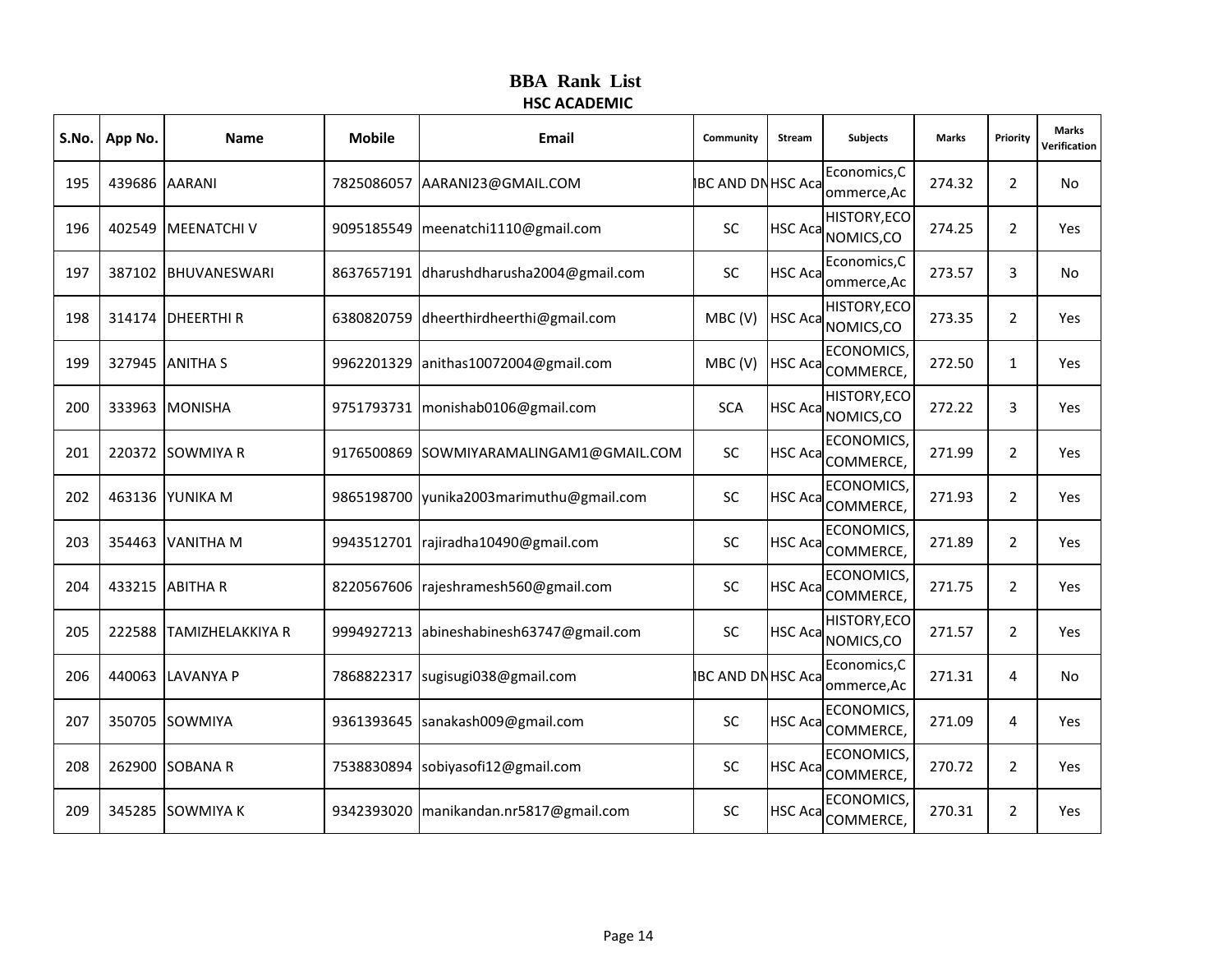|     | S.No.   App No. | <b>Name</b>               | <b>Mobile</b> | Email                                   | Community | Stream         | <b>Subjects</b>                       | <b>Marks</b> | Priority       | <b>Marks</b><br>Verification |
|-----|-----------------|---------------------------|---------------|-----------------------------------------|-----------|----------------|---------------------------------------|--------------|----------------|------------------------------|
| 210 |                 | 375832 JOTHIRUBA          | 9843088417    | jothirubarajamohan2002@gmail.com        | MBC(V)    | <b>HSC Aca</b> | Economics, C<br>ommerce, Ac           | 270.23       | $\mathbf{1}$   | No                           |
| 211 |                 | 355896 DESIKA S           |               | 7824945831 vishva2001sarath@gmail.com   | <b>SC</b> | <b>HSC Aca</b> | ECONOMICS,<br>COMMERCE,               | 270.18       | $\overline{2}$ | Yes                          |
| 212 |                 | 438943 SIVARANJINI        | 9095980085    | rajkumarsivaranjini2004@gmail.com       | <b>SC</b> | <b>HSC Aca</b> | Economics, C<br>ommerce, Ac           | 270.05       | $\mathbf{1}$   | No                           |
| 213 |                 | 420904 PRANAVI B          |               | 9514402045   pranavisharmi@gmail.com    | <b>SC</b> |                | <b>ECONOMICS</b><br>HSC Aca COMMERCE, | 269.99       | $\mathbf{1}$   | Yes                          |
| 214 |                 | 403080 AARTHI B           |               | 9597481228   balachanthiran19@gmail.com | <b>SC</b> | HSC Aca        | ECONOMICS,<br>COMMERCE,               | 269.89       | $\mathbf{1}$   | Yes                          |
| 215 |                 | 352178 PRIYATHARSHINI S   |               | 8754275682   priya2004selvam@gmail.com  | SC        | HSC Aca        | ECONOMICS,<br>COMMERCE,               | 269.88       | 3              | Yes                          |
| 216 |                 | 386614 DHEERKADHARSHINI K | 8903981677    | dheerkadharshinikl@gmail.com            | SC        | <b>HSC Aca</b> | Economics, C<br>ommerce, Ac           | 269.60       | 3              | No                           |
| 217 |                 | 319964 ABINAYA            | 9952796680    | abinayadet2004@gmail.com                | BC        | <b>HSC Aca</b> | HISTORY, ECO<br>NOMICS,CO             | 269.35       | 2              | Yes                          |
| 218 |                 | 502659 SUVIKSHA V         |               | 8489897552 suvikshaveerakumar@gmail.com | SC        | <b>HSC Aca</b> | Economics, C<br>ommerce, Ac           | 268.85       | 2              | No                           |
| 219 |                 | 412612 MAHESWARIS         | 7708088907    | mahesrenuka2002@gmail.com               | BC        | <b>HSC Aca</b> | Economics, C<br>ommerce, Ac           | 268.83       | 3              | No                           |
| 220 |                 | 244791 VAISHALI V         | 8122722489    | vengatpillaivengatpillai0711@gmail.com  | <b>BC</b> | <b>HSC Aca</b> | <b>ECONOMICS,</b><br>COMMERCE,        | 268.69       | $\overline{2}$ | Yes                          |
| 221 |                 | 279389 ABINAYA G          |               | 9677396861 aarthia.ma297@gmail.com      | MBC(V)    | <b>HSC Aca</b> | HISTORY, ECO<br>NOMICS, CO            | 268.23       | 2              | Yes                          |
| 222 |                 | 402753 HARIDHARSHINI      |               | 8012847197 haridharshinir2004@gmail.com | MBC(V)    | <b>HSC Aca</b> | <b>ECONOMICS</b><br>COMMERCE,         | 268.13       | 2              | Yes                          |
| 223 |                 | 265243 SUTHANDRADEVI S    | 8189925860    | tharanisigaravelu2004@gmail.com         | <b>BC</b> | <b>HSC Aca</b> | HISTORY, ECO<br>NOMICS,CO             | 267.79       | 2              | Yes                          |
| 224 |                 | 489464 PRABAVATHI P       |               | 8220859252 braba05062004@gmail.com      | SC        | <b>HSC Aca</b> | HISTORY, ECO<br>NOMICS,CO             | 267.79       | $\overline{2}$ | Yes                          |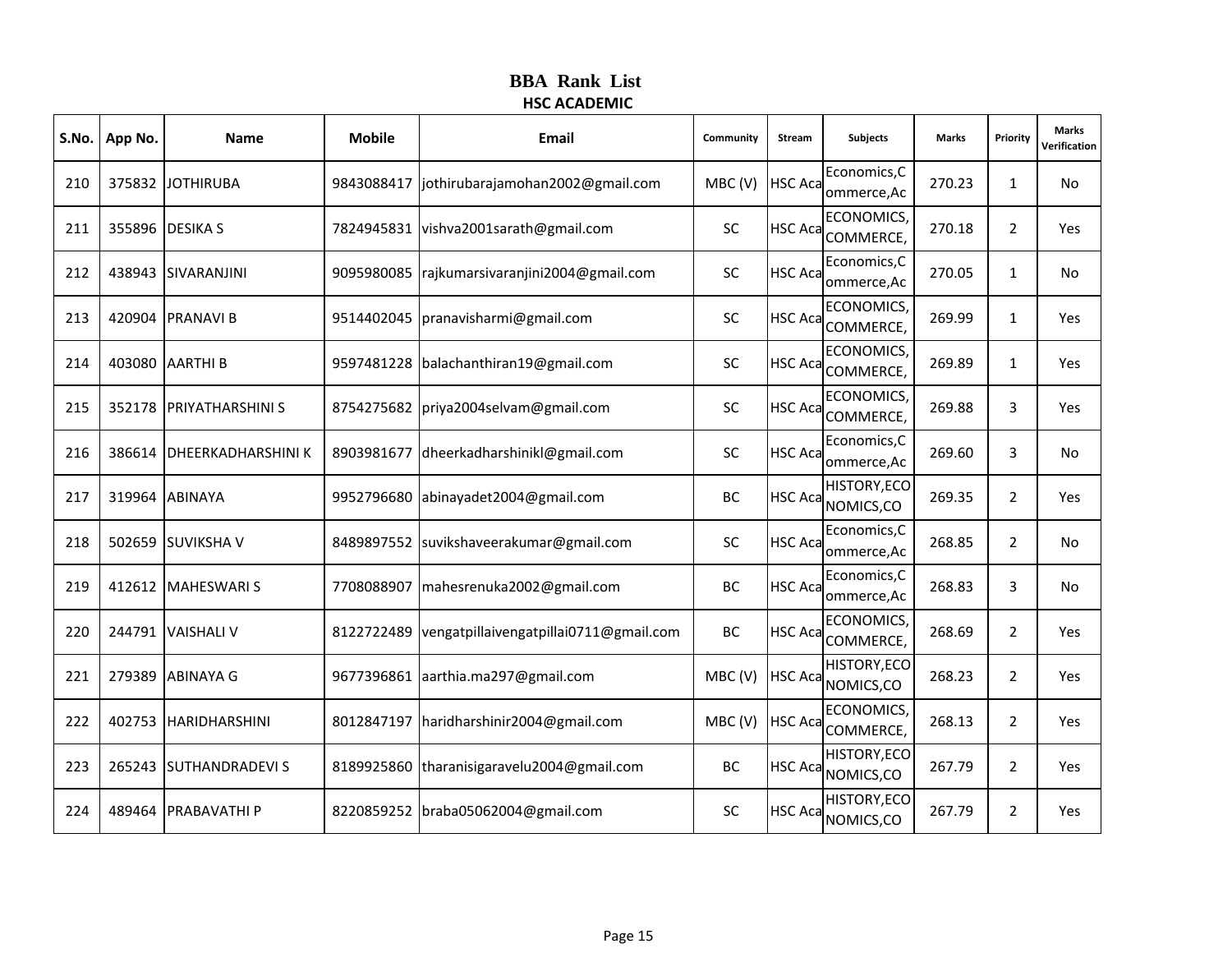|     | S.No.   App No. | <b>Name</b>            | <b>Mobile</b> | <b>Email</b>                       | Community | Stream         | <b>Subjects</b>                       | <b>Marks</b> | Priority       | <b>Marks</b><br>Verification |
|-----|-----------------|------------------------|---------------|------------------------------------|-----------|----------------|---------------------------------------|--------------|----------------|------------------------------|
| 225 |                 | 315292 AARTHI P        | 9715958572    | aarthiaarthi168203@gmail.com       | <b>SC</b> | <b>HSC Aca</b> | Economics, C<br>ommerce, Ac           | 267.58       | $\overline{2}$ | <b>No</b>                    |
| 226 |                 | 345127 LILLYPUSHPA P   | 9840122416    | lillypushpapushparaj@gmail.com     | BC        | <b>HSC Aca</b> | HISTORY, ECO<br>NOMICS,CO             | 267.56       | $\overline{2}$ | Yes                          |
| 227 |                 | 430886 AASHAK          | 9786719870    | aashakumar0204@gmail.com           | MBC(V)    | <b>HSC Aca</b> | ECONOMICS,<br>COMMERCE,               | 267.18       | $\mathbf{1}$   | Yes                          |
| 228 |                 | 329550 PRITHIKA K      | 9025148673    | kprithika2003@gmail.com            | MBC(V)    |                | <b>ECONOMICS</b><br>HSC Aca COMMERCE, | 266.55       | $\overline{2}$ | Yes                          |
| 229 |                 | 355350 ALAMELUMANGAIR  | 7604871497    | sivan7615@gmail.com                | <b>SC</b> | <b>HSC Aca</b> | ECONOMICS,<br>COMMERCE,               | 266.52       | $\overline{2}$ | Yes                          |
| 230 |                 | 383212 RAMADEVI B      | 9048248960    | muthamilselvam121212@gmail.com     | SC        | <b>HSC Aca</b> | ECONOMICS,<br>COMMERCE,               | 266.41       | $\overline{2}$ | Yes                          |
| 231 |                 | 382221 KALPANA D       | 9715354230    | duraiyadhav1968@gmail.com          | BC        | <b>HSC Aca</b> | Economics, C<br>ommerce, Ac           | 266.00       | $\overline{2}$ | <b>No</b>                    |
| 232 |                 | 236788 ABINAYAMARY J   | 8015494514    | abinayamaryjohnraj@gmail.com       | BC        | <b>HSC Aca</b> | ECONOMICS,<br>COMMERCE,               | 265.80       | $\overline{2}$ | Yes                          |
| 233 | 266578          | <b>VAITHEESHWARI S</b> | 8508886726    | senthilnithiya73@gmail.com         | BC        | HSC Aca        | Economics, C<br>ommerce, Ac           | 265.63       | $\overline{2}$ | <b>No</b>                    |
| 234 |                 | 380624 JAYABHARATHI J  | 8610435887    | pavinila77@gmail.com               | <b>SC</b> |                | <b>ECONOMICS</b><br>HSC Aca COMMERCE, | 265.62       | $\overline{2}$ | Yes                          |
| 235 |                 | 207445 ABINAYA A       | 9884547809    | arulr3069@gmail.com                | BC        | <b>HSC Aca</b> | HISTORY, ECO<br>NOMICS,CO             | 265.56       | $\overline{2}$ | Yes                          |
| 236 |                 | 384813 SURYA M         | 8270938456    | surya2004manivannan@gmail.com      | SC        | <b>HSC Aca</b> | ECONOMICS,<br>COMMERCE,               | 265.44       | 2              | Yes                          |
| 237 |                 | 359809 KAVIYA K        | 8270569222    | kaviyakannan2004@gmail.com         | <b>SC</b> | <b>HSC Aca</b> | Economics, C<br>ommerce, Ac           | 265.28       | $\mathbf{1}$   | <b>No</b>                    |
| 238 |                 | 397489 VARSHINI S      | 9942395418    | varshini2004sivaprakasan@gmail.com | <b>SC</b> | <b>HSC Aca</b> | ECONOMICS,<br>COMMERCE,               | 264.98       | 3              | Yes                          |
| 239 | 346707          | ABI A                  | 6382165280    | alagarmalliyam@gmail.com           | BC        | <b>HSC Aca</b> | HISTORY, ECO<br>NOMICS,CO             | 264.91       | $\overline{2}$ | Yes                          |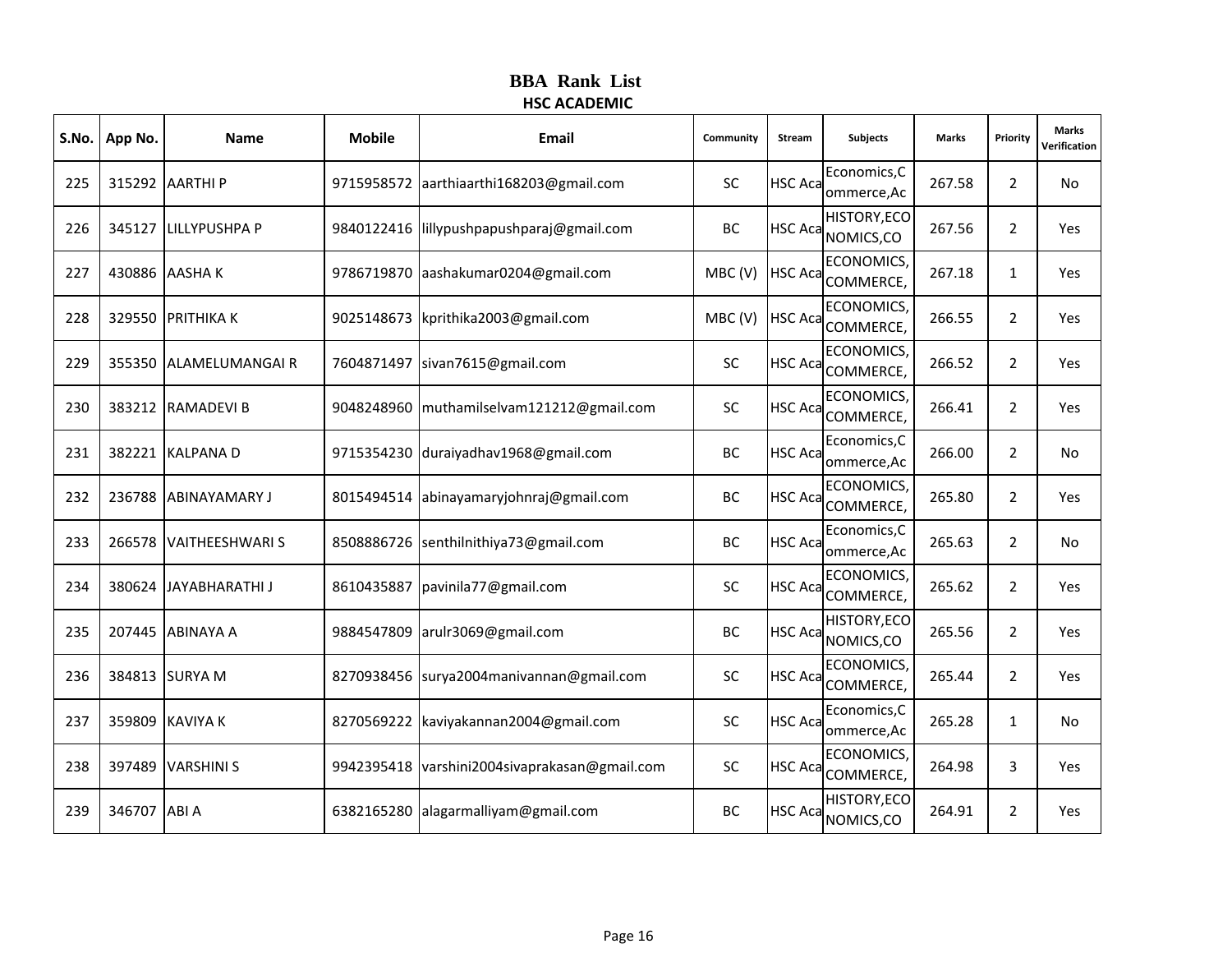| S.No. | App No. | <b>Name</b>          | <b>Mobile</b> | Email                            | Community | Stream         | <b>Subjects</b>                           | <b>Marks</b> | Priority       | <b>Marks</b><br>Verification |
|-------|---------|----------------------|---------------|----------------------------------|-----------|----------------|-------------------------------------------|--------------|----------------|------------------------------|
| 240   |         | 377661 ABINAYA B     | 9751865132    | abinayabala01@gmail.com          | <b>BC</b> |                | <b>HISTORY, ECO</b><br>HSC Aca NOMICS, CO | 264.68       | $\overline{2}$ | Yes                          |
| 241   |         | 263379 KANMANI M     | 9442699472    | sangeetha.kanmani1987@gmail.com  | MBC(V)    | <b>HSC Aca</b> | ECONOMICS,<br>COMMERCE,                   | 264.24       | 2              | Yes                          |
| 242   |         | 488807 PUSHPAVATHI J | 9344918410    | jayasanker19740815@gmail.com     | MBC(V)    | <b>HSC Aca</b> | <b>HISTORY, ECO</b><br>NOMICS,CO          | 264.24       | $\overline{2}$ | Yes                          |
| 243   |         | 265525 KAMALI S      | 7397754660    | skamali202004@gmail.com          | <b>SC</b> |                | <b>HISTORY, ECO</b><br>HSC Aca NOMICS, CO | 264.22       | 2              | Yes                          |
| 244   |         | 408402 GAYATHRIK     |               | 7397350720 PP708826@GMAIL.COM    | <b>BC</b> | <b>HSC Aca</b> | ECONOMICS,<br>COMMERCE,                   | 263.65       | $\overline{2}$ | Yes                          |
| 245   | 352070  | <b>ABINAYA</b>       | 9344127012    | tkabinaya2003@gmail.com          | SC        |                | <b>HISTORY, ECO</b><br>HSC Aca NOMICS, CO | 263.36       | $\overline{2}$ | Yes                          |
| 246   |         | 350479 KALAIVANI K   | 9843926228    | kalaivani16102004@gmail.com      | <b>SC</b> |                | <b>HISTORY, ECO</b><br>HSC Aca NOMICS, CO | 262.91       | $\overline{2}$ | Yes                          |
| 247   |         | 363913 DHANUSUYA N   | 7094164909    | n.dhanusuya2004@gmail.com        | <b>SC</b> | <b>HSC Aca</b> | <b>HISTORY, ECO</b><br>NOMICS,CO          | 262.89       | $\overline{2}$ | Yes                          |
| 248   |         | 350323 PAPPISHA      | 9344127012    | sushmithasushi456@gmail.com      | SC        |                | <b>HISTORY, ECO</b><br>HSC Aca NOMICS, CO | 262.26       | 3              | Yes                          |
| 249   |         | 386222 SUJITHA S     |               | 7373865191 aspravin2@gmail.com   | <b>SC</b> |                | <b>HISTORY, ECO</b><br>HSC Aca NOMICS, CO | 262.25       | $\overline{2}$ | Yes                          |
| 250   |         | 339936 ABINAYA T     | 7397754800    | dd398543@gmail.com               | <b>SC</b> | <b>HSC Aca</b> | ECONOMICS,<br>COMMERCE,                   | 262.14       | $\mathbf{1}$   | Yes                          |
| 251   | 463717  | <b>BUVANA S</b>      | 8270001335    | buvanasekar24@gmail.com          | <b>SC</b> | <b>HSC Aca</b> | ECONOMICS,<br>COMMERCE,                   | 261.87       | $\mathbf{1}$   | Yes                          |
| 252   |         | 381371 HARINI S      |               | 9047294732 harinisel04@gmail.com | BC        | <b>HSC Aca</b> | <b>ECONOMICS</b><br>COMMERCE,             | 261.76       | $\mathbf{1}$   | Yes                          |
| 253   |         | 234047 RAMYA R       | 9344963487    | va4203555@gmail.com              | <b>SC</b> | <b>HSC Aca</b> | ECONOMICS,<br>COMMERCE,                   | 261.64       | $\overline{2}$ | Yes                          |
| 254   |         | 422172 AATHITHYAK    | 9597001148    | kathirveladhi063@gmail.com       | BC        |                | <b>HISTORY, ECO</b><br>HSC Aca NOMICS, CO | 261.58       | 4              | Yes                          |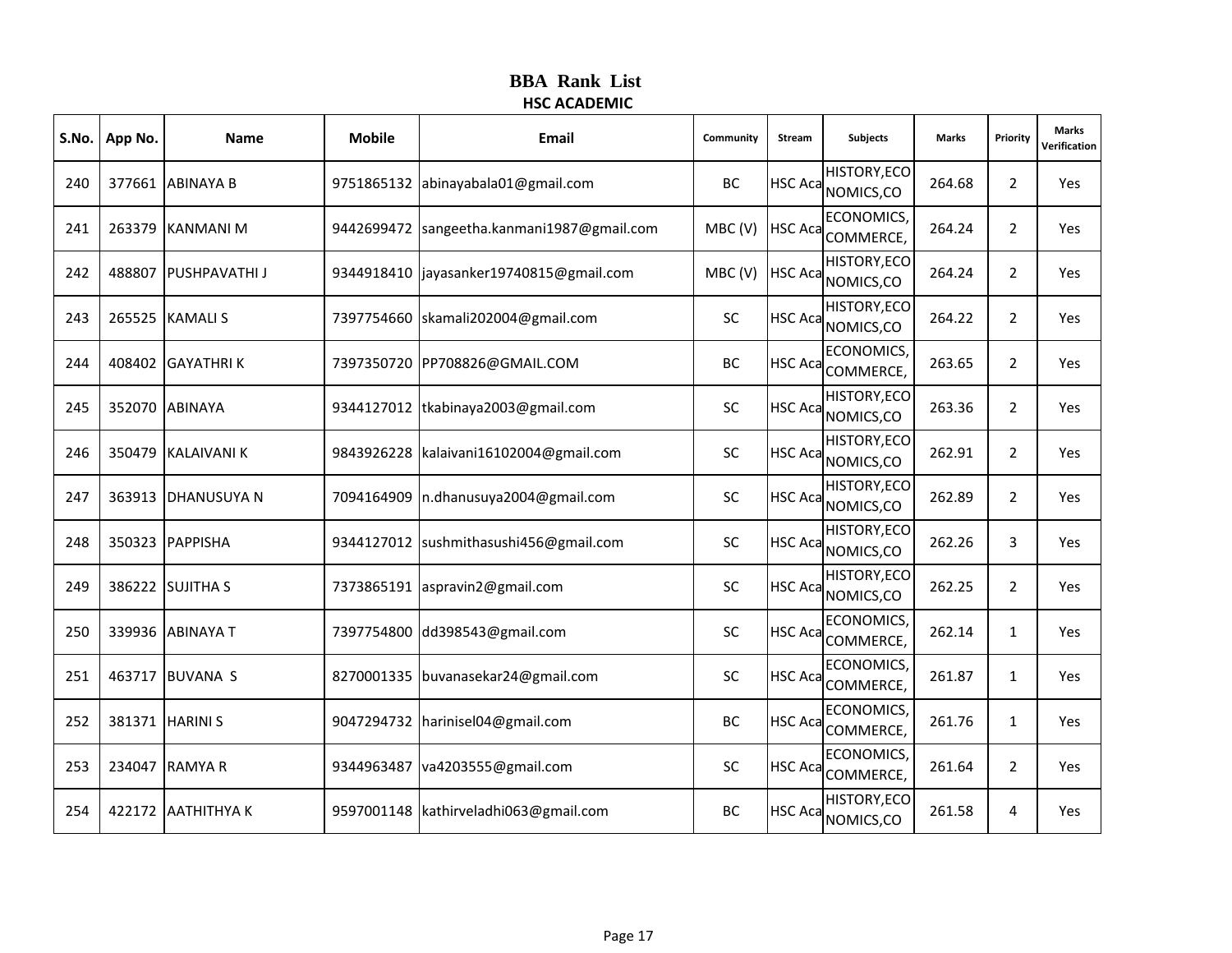| S.No. | App No.      | <b>Name</b>          | <b>Mobile</b> | Email                              | Community  | Stream         | <b>Subjects</b>                                  | <b>Marks</b> | Priority       | <b>Marks</b><br>Verification |
|-------|--------------|----------------------|---------------|------------------------------------|------------|----------------|--------------------------------------------------|--------------|----------------|------------------------------|
| 255   |              | 431594 VAISHNAVI P   | 8667825015    | subashpichai@gmail.com             | <b>SCA</b> |                | <b>ECONOMICS</b><br>HSC Aca <sub>COMMERCE,</sub> | 261.54       | $\overline{2}$ | Yes                          |
| 256   |              | 418092 JESINTHA G    | 8825519613    | Jesinthagobi2004@gmail.com         | <b>SC</b>  | <b>HSC Aca</b> | HISTORY, ECO<br>NOMICS,CO                        | 260.91       | $\mathbf{1}$   | Yes                          |
| 257   |              | 340792 MALINIT       | 9751598898    | natarajantamil2002@gmail.com       | MBC(V)     | <b>HSC Aca</b> | ECONOMICS,<br>COMMERCE,                          | 260.73       | $\mathbf{1}$   | Yes                          |
| 258   |              | 345719 DINESHIYA S   | 8973710363    | dineshiyaselvam@gmail.com          | MBC(V)     | <b>HSC Aca</b> | <b>ECONOMICS</b><br>COMMERCE,                    | 260.54       | 4              | Yes                          |
| 259   |              | 380762 ANUSHMALIKA A | 9360501859    | anushmalikaa2003@gmail.com         | <b>SC</b>  | <b>HSC Aca</b> | <b>ECONOMICS</b><br>COMMERCE,                    | 259.58       | $\overline{2}$ | Yes                          |
| 260   |              | 251381 JOTHIKA K     | 9384483849    | kkarthi0560@gmail.com              | <b>SC</b>  | <b>HSC Aca</b> | ECONOMICS,<br>COMMERCE,                          | 259.56       | $\overline{2}$ | Yes                          |
| 261   |              | 374355 KARTHIKA R    | 7010757297    | sv756345@gmail.com                 | MBC(V)     | <b>HSC Aca</b> | <b>ECONOMICS</b><br>COMMERCE,                    | 259.16       | $\overline{2}$ | Yes                          |
| 262   |              | 452045 MADHAVI       | 9994759378    | geetha18202@gmail.com              | <b>SC</b>  | <b>HSC Aca</b> | HISTORY, ECO<br>NOMICS,CO                        | 258.68       | $\overline{2}$ | Yes                          |
| 263   | 335788       | PRIYADHRASHINI       | 8754848299    | priyadhrashini129@gmail.com        | MBC(V)     | <b>HSC Aca</b> | History, Econ<br>omics, Comm                     | 258.67       | $\overline{2}$ | No                           |
| 264   |              | 399482 SIVALA S      | 7402018713    | sivalasenthilkumar@gmail.com       | SC         | <b>HSC Aca</b> | <b>ECONOMICS</b><br>COMMERCE,                    | 258.06       | $\overline{2}$ | Yes                          |
| 265   | 243415 ARTHI |                      | 9976650951    | arthi2904@gmail.com                | MBC(V)     | <b>HSC Aca</b> | HISTORY, ECO<br>NOMICS,CO                        | 257.81       | $\overline{2}$ | Yes                          |
| 266   | 472427       | <b>MATHINA</b>       | 9655309112    | mathinakaliyaperumal2002@gmail.com | <b>SC</b>  | <b>HSC Aca</b> | ECONOMICS,<br>COMMERCE,                          | 257.27       | $\overline{2}$ | Yes                          |
| 267   |              | 306665 RANJITHA R    | 6374304538    | rr5140918@gmail.com                | MBC(V)     | <b>HSC Aca</b> | Economics, C<br>ommerce, Ac                      | 257.00       | $\mathbf{1}$   | No                           |
| 268   | 221427       | <b>VAISHNAVI M</b>   | 7868823951    | vaishnavimuthukumar28@gmail.com    | <b>SC</b>  | <b>HSC Aca</b> | ECONOMICS,<br>COMMERCE,                          | 256.64       | $\overline{2}$ | Yes                          |
| 269   | 362209       | ANUBHARATHI          | 8012889542    | tvijayan3@gmail.com                | BC         | <b>HSC Aca</b> | HISTORY, ECO<br>NOMICS,CO                        | 256.23       | $\overline{2}$ | Yes                          |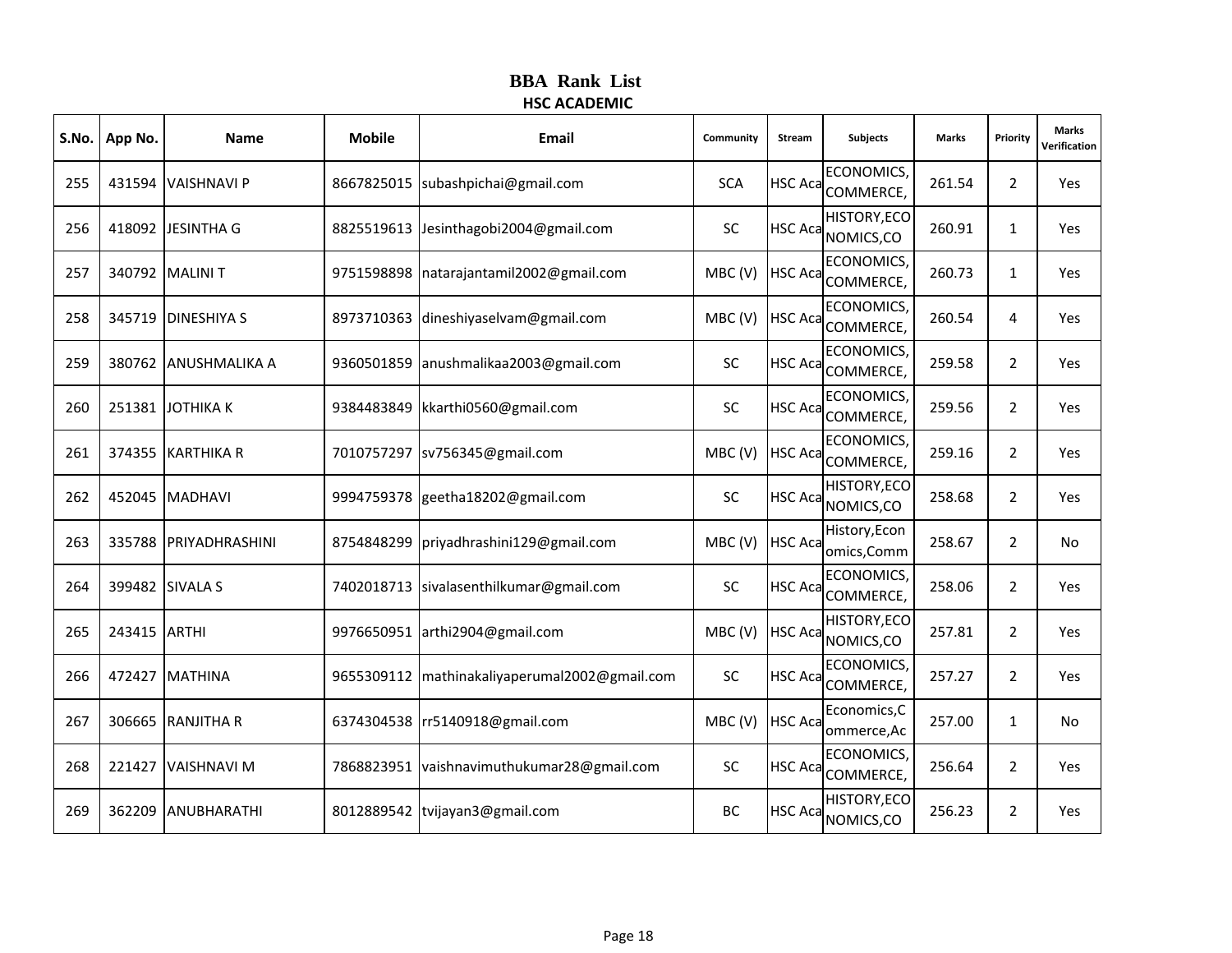| S.No. | App No.       | <b>Name</b>             | <b>Mobile</b> | Email                             | Community                | Stream         | <b>Subjects</b>                                  | <b>Marks</b> | Priority       | <b>Marks</b><br>Verification |
|-------|---------------|-------------------------|---------------|-----------------------------------|--------------------------|----------------|--------------------------------------------------|--------------|----------------|------------------------------|
| 270   |               | 502653 SANTHIYA R       | 7373657391    | r352829@gmail.com                 | <b>SC</b>                |                | HISTORY, ECO<br>HSC Aca NOMICS, CO               | 256.04       | 4              | Yes                          |
| 271   |               | 224779 SRIDEVI P        | 9159573198    | sridevipichai646@gmail.com        | MBC(V)                   | <b>HSC Aca</b> | ECONOMICS,<br>COMMERCE,                          | 255.63       | $\mathbf{1}$   | Yes                          |
| 272   |               | 251430 VICTORIYA        | 7871180818    | victoriya200405@gmail.com         | SC                       | <b>HSC Aca</b> | HISTORY, ECO<br>NOMICS,CO                        | 255.59       | $\mathbf{1}$   | Yes                          |
| 273   |               | 367002 SOWNTHARYA S     | 9629156418    | sathyashankar182@gmail.com        | BC                       |                | <b>ECONOMICS</b><br>HSC Aca <sub>COMMERCE,</sub> | 254.66       | 3              | Yes                          |
| 274   |               | 472185 KAVIYA M         | 8098805269    | megalagsp@gmail.com               | <b>SC</b>                | <b>HSC Aca</b> | Economics, C<br>ommerce, Ac                      | 254.54       | $\overline{2}$ | No                           |
| 275   |               | 288566 RAMBA R          | 7550237418    | ramba01072004@gmail.com           | <b>SC</b>                | <b>HSC Aca</b> | ECONOMICS,<br>COMMERCE,                          | 254.53       | $\overline{2}$ | Yes                          |
| 276   |               | 400374 PRIYADHARSHINI B | 7868007194    | priyapriya2004dharshini@gmail.com | <b>BC AND DN HSC Aca</b> |                | HISTORY, ECO<br>NOMICS,CO                        | 254.47       | $\overline{2}$ | Yes                          |
| 277   |               | 428850 RANJITHA T       | 6374507612    | tranjitha038@gmail.com            | <b>SC</b>                | <b>HSC Aca</b> | ECONOMICS,<br>COMMERCE,                          | 254.02       | $\overline{2}$ | Yes                          |
| 278   | 509584 JAYA R |                         | 9344087311    | tamildasanravi02072000@gmail.com  | <b>SC</b>                | <b>HSC Aca</b> | History, Econ<br>omics, Comm                     | 254.01       | $\overline{2}$ | No                           |
| 279   |               | 309921   DHARSHINI T    | 7373444015    | dharshini552004@gmail.com         | <b>SC</b>                | <b>HSC Aca</b> | <b>ECONOMICS</b><br>COMMERCE,                    | 253.81       | $\overline{2}$ | Yes                          |
| 280   |               | 435707 JAYASUDHA J      | 7305328392    | rranjithrranjith21@gmail.com      | SC                       | <b>HSC Aca</b> | HISTORY, ECO<br>NOMICS,CO                        | 253.36       | 3              | Yes                          |
| 281   | 464881        | <b>GANGA M</b>          | 7593986173    | ganga2004m@gmail.com              | <b>SC</b>                | <b>HSC Aca</b> | <b>ECONOMICS</b><br>COMMERCE,                    | 252.75       | 3              | Yes                          |
| 282   |               | 456373 SUGANTHIRA       | 8190862904    | suganthira1508@gmail.com          | <b>SC</b>                | <b>HSC Aca</b> | <b>ECONOMICS</b><br>COMMERCE,                    | 252.74       | $\overline{2}$ | Yes                          |
| 283   | 480043 DIVYA  |                         | 8489898098    | divyara2004@gmail.com             | SC                       | <b>HSC Aca</b> | ECONOMICS,<br>COMMERCE,                          | 252.06       | $\overline{2}$ | Yes                          |
| 284   |               | 375656 SNEHA E          | 8111083294    | snehaelayaraja2003@gmail.com      | SC                       | <b>HSC Aca</b> | HISTORY, ECO<br>NOMICS,CO                        | 251.81       | $\overline{2}$ | Yes                          |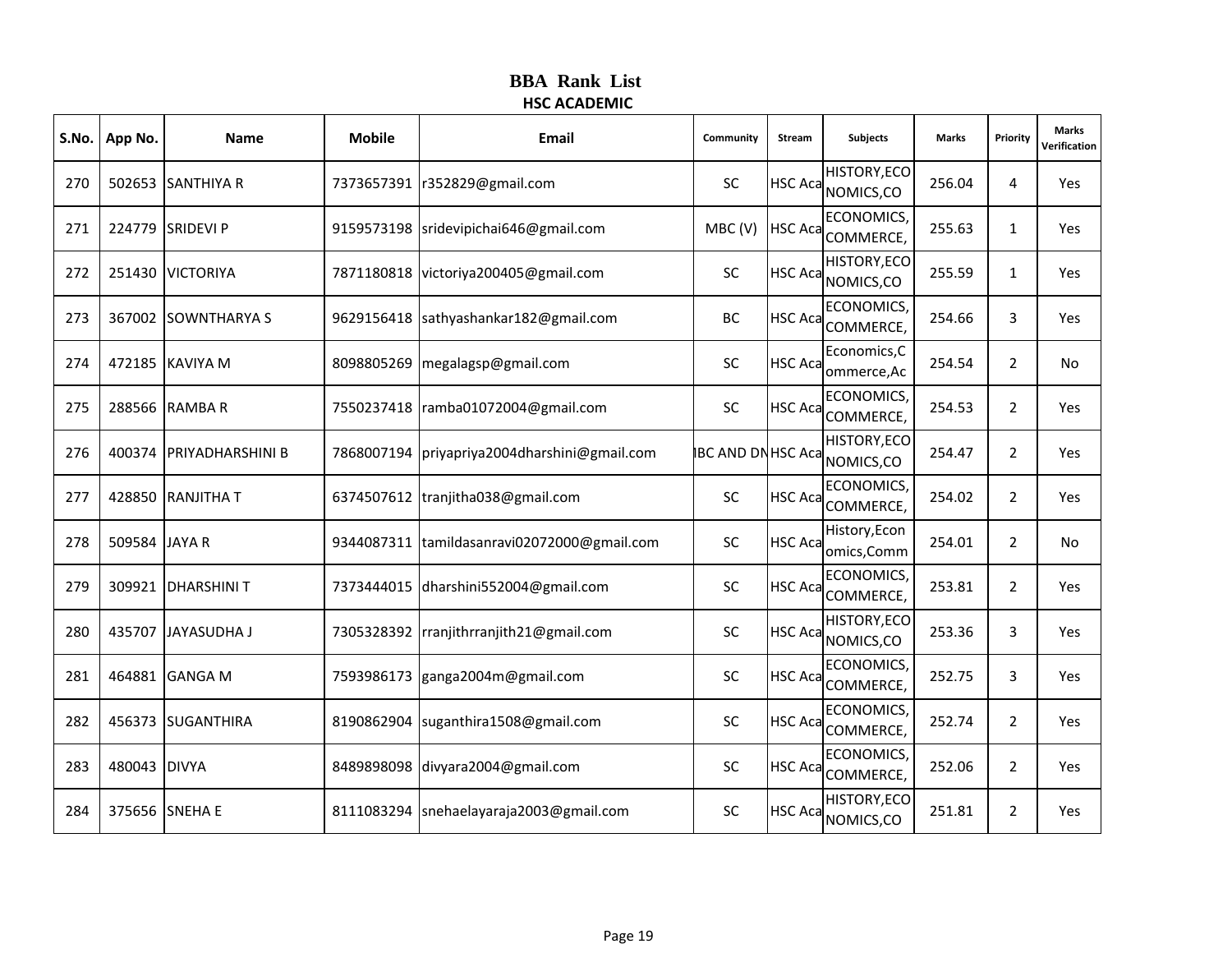| S.No. | App No.        | <b>Name</b>         | <b>Mobile</b> | Email                                       | Community                | <b>Stream</b>  | <b>Subjects</b>                       | <b>Marks</b> | Priority       | <b>Marks</b><br>Verification |
|-------|----------------|---------------------|---------------|---------------------------------------------|--------------------------|----------------|---------------------------------------|--------------|----------------|------------------------------|
| 285   |                | 400544 THENMOZHI K  |               | 7603982675  thenmozhi2003kumar@gmail.com    | <b>SC</b>                |                | <b>ECONOMICS</b><br>HSC Aca COMMERCE, | 251.79       | $\mathbf{1}$   | Yes                          |
| 286   |                | 452261 SRIMATHI V   |               | 9025591158  sarosarojini2002@gmail.com      | MBC(V)                   | <b>HSC Aca</b> | <b>ECONOMICS</b><br>COMMERCE,         | 251.79       | $\overline{2}$ | Yes                          |
| 287   |                | 348879 SIVAGAMI R   | 9843108790    | sivagamiramesh425@gmail.com                 | <b>SC</b>                | <b>HSC Aca</b> | ECONOMICS,<br>COMMERCE,               | 250.97       | $\overline{2}$ | Yes                          |
| 288   |                | 386005 SABITHA S    |               | 8056120283 sangarasaran92@gmail.com         | <b>SC</b>                |                | <b>ECONOMICS</b><br>HSC Aca COMMERCE, | 250.77       | $\mathbf{1}$   | Yes                          |
| 289   |                | 226114 RESHMA S     |               | 8489733970 reshmasaimonraj@gmail.com        | BC                       | <b>HSC Aca</b> | <b>ECONOMICS</b><br>COMMERCE,         | 250.65       | $\mathbf{1}$   | Yes                          |
| 290   |                | 435186 NIVEDHA      | 6369930500    | nivethajaganathan2003@gmail.com             | SC                       | <b>HSC Aca</b> | ECONOMICS,<br>COMMERCE,               | 250.29       | $\mathbf{1}$   | Yes                          |
| 291   |                | 464120 SOUNDHARYA S | 7339608905    | soundharya14102003@gmail.com                | <b>SC</b>                | <b>HSC Aca</b> | <b>ECONOMICS</b><br>COMMERCE,         | 250.29       | $\mathbf{1}$   | Yes                          |
| 292   |                | 386725 LENSIDIVYA   | 8754809701    | lensidivya@gmail.com                        | BC                       | <b>HSC Aca</b> | <b>HISTORY, ECO</b><br>NOMICS,CO      | 250.24       | $\mathbf{1}$   | Yes                          |
| 293   |                | 397935 GAYATHRI     | 9361125468    | arabamuba6715@gmail.com                     | SC                       | <b>HSC Aca</b> | ECONOMICS,<br>COMMERCE,               | 249.81       | $\overline{2}$ | Yes                          |
| 294   |                | 335309 PADHMAPRIYA  |               | 7448343245   padhmapriyan1006@gmail.com     | <b>SCA</b>               | <b>HSC Aca</b> | <b>ECONOMICS</b><br>COMMERCE,         | 249.34       | 3              | Yes                          |
| 295   |                | 245803 AMSAVALLIT   |               | 8056308252   priyadm500@gmail.com           | <b>SC</b>                | <b>HSC Aca</b> | ECONOMICS,<br>COMMERCE,               | 248.14       | $\overline{2}$ | Yes                          |
| 296   |                | 228953 ANUSUYA M    | 9791340084    | tsabari1991@gmail.com                       | <b>SC</b>                | <b>HSC Aca</b> | <b>HISTORY, ECO</b><br>NOMICS,CO      | 248.01       | $\overline{2}$ | Yes                          |
| 297   | 453835 ARTHI R |                     |               | 6379278102 thilagavathithilaga467@gmail.com | SC                       | <b>HSC Aca</b> | <b>ECONOMICS</b><br>COMMERCE,         | 247.87       | $\mathbf{1}$   | Yes                          |
| 298   | 298160 DIVYA S |                     | 7502431147    | vasanthimonisha20@gmail.com                 | <b>BC AND DN HSC Aca</b> |                | HISTORY, ECO<br>NOMICS,CO             | 246.48       | $\mathbf{1}$   | Yes                          |
| 299   |                | 202498 JAYASRIS     |               | 9688250608 jayasrivasukipnr@gmail.com       | <b>SC</b>                | <b>HSC Aca</b> | <b>ECONOMICS</b><br>COMMERCE,         | 246.01       | $\overline{2}$ | Yes                          |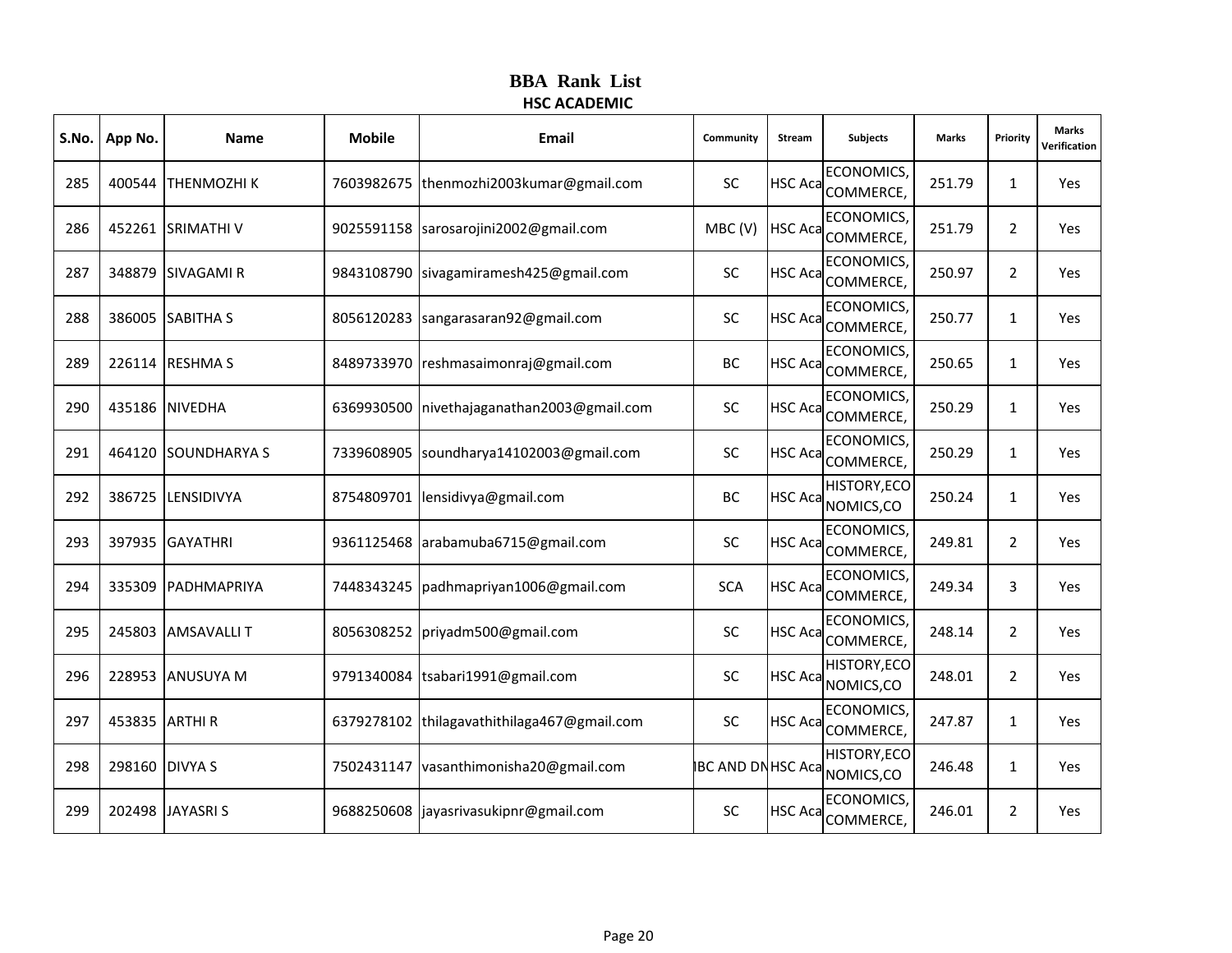|     | S.No. App No. | <b>Name</b>             | <b>Mobile</b> | Email                              | Community | Stream         | <b>Subjects</b>                       | <b>Marks</b> | Priority       | <b>Marks</b><br>Verification |
|-----|---------------|-------------------------|---------------|------------------------------------|-----------|----------------|---------------------------------------|--------------|----------------|------------------------------|
| 300 |               | 362141 THIRUMALINI M    | 7639763360    | dhavid931@gmail.com                | MBC(V)    |                | HISTORY, ECO<br>HSC Aca NOMICS, CO    | 245.80       | $\overline{2}$ | Yes                          |
| 301 |               | 249739 PRIYADHARSHINI S | 7639701185    | spriya22072004@gmail.com           | <b>SC</b> | <b>HSC Aca</b> | ECONOMICS,<br>COMMERCE,               | 245.79       | 3              | Yes                          |
| 302 |               | 305955 RAJESWARI R      | 9500737346    | rajeswari5089ktm@gmail.com         | <b>SC</b> | <b>HSC Aca</b> | ECONOMICS,<br>COMMERCE,               | 245.64       | $\overline{2}$ | Yes                          |
| 303 |               | 299124 SNEKA R          | 9789410261    | rr6835612@gmail.com                | SC        |                | HISTORY, ECO<br>HSC Aca NOMICS, CO    | 245.58       | $\overline{2}$ | Yes                          |
| 304 |               | 382871 RAJAPRIYA R      | 7867878874    | rajanaveen292@gmail.com            | <b>SC</b> | <b>HSC Aca</b> | ECONOMICS,<br>COMMERCE,               | 245.27       | $\overline{2}$ | Yes                          |
| 305 | 369794        | <b>VINOTHA</b>          | 7502292723    | karthikeyanm760@gmail.com          | SC        | <b>HSC Aca</b> | Economics, C<br>ommerce, Ac           | 245.13       | $\mathbf{1}$   | No                           |
| 306 |               | 403349 NANDHINI G       | 7092285084    | nandhini2004gn@gmail.com           | <b>SC</b> | <b>HSC Aca</b> | <b>ECONOMICS</b><br>COMMERCE,         | 244.88       | $\overline{2}$ | Yes                          |
| 307 |               | 344804 SANTHIYA C       | 7695912400    | santhiyac72004@gmail.com           | <b>SC</b> | <b>HSC Aca</b> | ECONOMICS,<br>COMMERCE,               | 244.74       | $\mathbf{1}$   | Yes                          |
| 308 |               | 295275 KEERTHIKA R      | 9384934164    | keerthikaragunathan@gmail.com      | <b>SC</b> | <b>HSC Aca</b> | ECONOMICS,<br>COMMERCE,               | 244.10       | $\mathbf{1}$   | Yes                          |
| 309 |               | 421619 ABIRAMI K        | 9787528402    | dhiya25fly@gmail.com               | <b>SC</b> |                | <b>ECONOMICS</b><br>HSC Aca COMMERCE, | 243.71       | $\mathbf{1}$   | Yes                          |
| 310 |               | 383601 SANDHIYA R       | 8072264919    | sandhiya2004r@gmail.com            | <b>SC</b> | <b>HSC Aca</b> | HISTORY, ECO<br>NOMICS,CO             | 243.60       | 3              | Yes                          |
| 311 |               | 451695 SANTHIYA J       | 9787280266    | santhiyaj2004@gmail.com            | SC        | <b>HSC Aca</b> | ECONOMICS,<br>COMMERCE,               | 243.32       | 2              | Yes                          |
| 312 |               | 297047 SOUNTHARIYA K    | 8610738174    | sountharyakrishnamoorthi@gmail.com | MBC(V)    | <b>HSC Aca</b> | <b>ECONOMICS</b><br>COMMERCE,         | 243.31       | $\overline{2}$ | Yes                          |
| 313 |               | 355390 SANTHIYA S       | 9943641570    | santhiya2003siva@gmail.com         | <b>SC</b> | <b>HSC Aca</b> | ECONOMICS,<br>COMMERCE,               | 243.23       | $\mathbf{1}$   | Yes                          |
| 314 |               | 259348 JANAVI S         | 9629097358    | janavisagayaraj@gmail.com          | BC        | <b>HSC Aca</b> | HISTORY, ECO<br>NOMICS,CO             | 242.68       | $\overline{2}$ | Yes                          |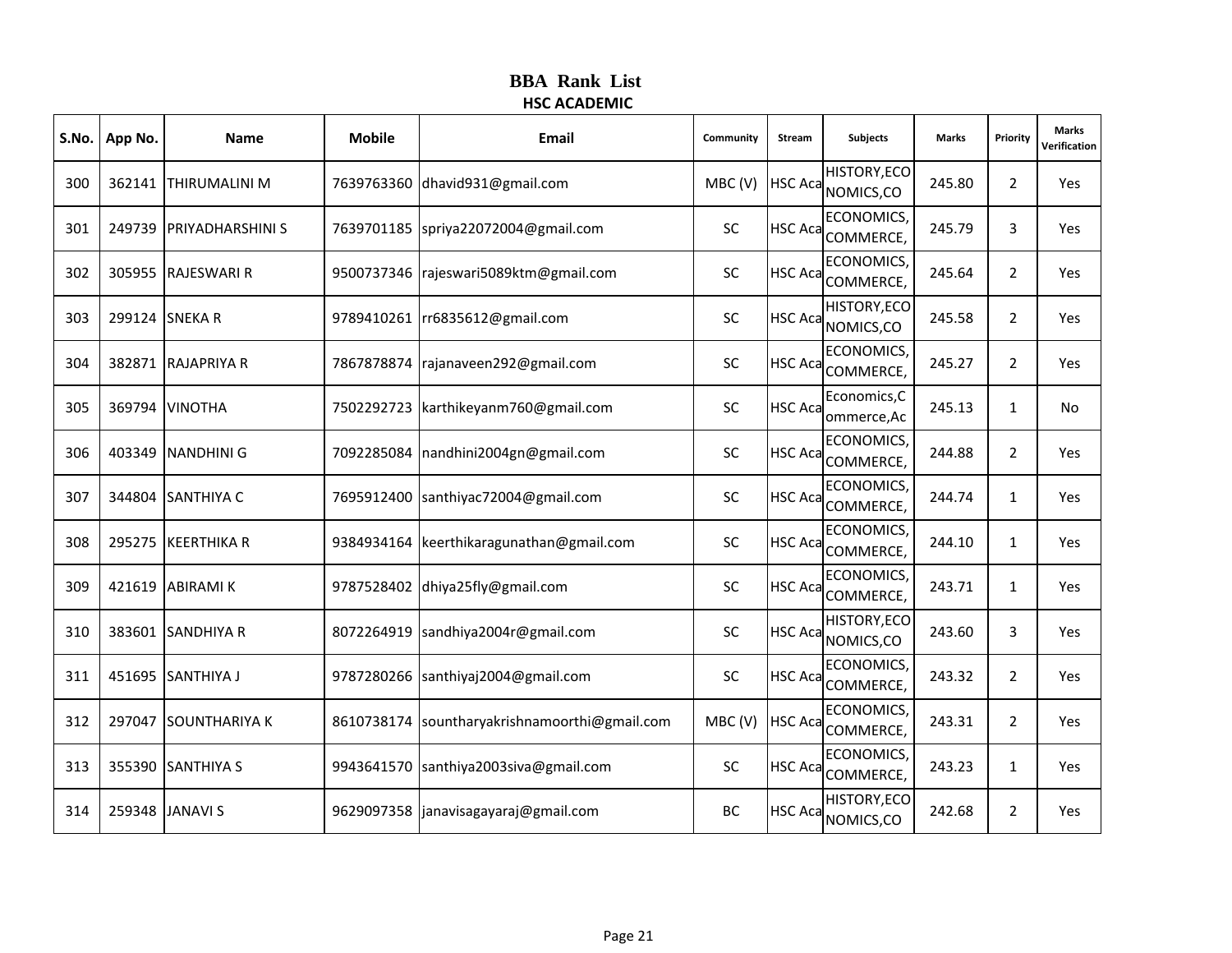|     | S.No.   App No. | <b>Name</b>         | <b>Mobile</b> | Email                             | Community | Stream         | <b>Subjects</b>                    | <b>Marks</b> | Priority       | <b>Marks</b><br>Verification |
|-----|-----------------|---------------------|---------------|-----------------------------------|-----------|----------------|------------------------------------|--------------|----------------|------------------------------|
| 315 |                 | 243417 ARCHANA A    | 8940339961    | ranjithkumar.s8940@gmail.com      | MBC(V)    |                | HISTORY, ECO<br>HSC Aca NOMICS, CO | 242.46       | $\overline{2}$ | Yes                          |
| 316 |                 | 463522 NISHANTHI K  | 9843406217    | alphasathya06@gmail.com           | ВC        | <b>HSC Aca</b> | Economics, C<br>ommerce, Ac        | 242.28       | $\overline{2}$ | No                           |
| 317 |                 | 359431 ABINAYA B    | 9942091384    | balajipalaniktr@gmail.com         | <b>SC</b> | <b>HSC Aca</b> | HISTORY, ECO<br>NOMICS, CO         | 242.02       | $\mathbf{1}$   | Yes                          |
| 318 |                 | 303569 R.SOUNDHARYA | 9566702628    | sg7750635@gmail.com               | BC        |                | HISTORY, ECO<br>HSC Aca NOMICS, CO | 241.56       | $\overline{2}$ | Yes                          |
| 319 |                 | 346736 SURUTHIKA    | 7092105615    | MOHAMEDAJMALM9987@GMAIL.COM       | <b>SC</b> | <b>HSC Aca</b> | ECONOMICS,<br>COMMERCE,            | 241.18       | $\overline{2}$ | Yes                          |
| 320 | 435003          | DEVIDHARSHINI       | 8489283730    | devidharshinis0401@gmail.com      | <b>SC</b> | <b>HSC Aca</b> | HISTORY, ECO<br>NOMICS,CO          | 240.90       | $\overline{2}$ | Yes                          |
| 321 |                 | 359707 SNEGA M      | 7639300791    | eniyavan6860@gmail.com            | SC        | <b>HSC Aca</b> | <b>ECONOMICS</b><br>COMMERCE,      | 240.58       | $\overline{2}$ | Yes                          |
| 322 |                 | 374432 RAJASRI R    | 8524875835    | vinothvinoth55989@gmail.com       | SC        | <b>HSC Aca</b> | HISTORY, ECO<br>NOMICS,CO          | 239.59       | $\overline{2}$ | Yes                          |
| 323 |                 | 330356 SANMATHI K   | 9342952785    | sanmathi15122003@gmail.com        | SC        | <b>HSC Aca</b> | HISTORY, ECO<br>NOMICS,CO          | 239.12       | $\overline{2}$ | Yes                          |
| 324 |                 | 253211 ABINAYA M    | 8489835240    | mabinaya05072004@gmail.com        | SC        | <b>HSC Aca</b> | <b>ECONOMICS</b><br>COMMERCE,      | 238.99       | $\overline{2}$ | Yes                          |
| 325 |                 | 262648 AGALYA K     | 9655563344    | agalyakumar2004@gmail.com         | <b>SC</b> | <b>HSC Aca</b> | HISTORY, ECO<br>NOMICS,CO          | 238.22       | $\overline{2}$ | Yes                          |
| 326 | 342954          | <b>AKASHDEVIN</b>   | 7871446843    | akashdevi2525@gmail.com           | <b>SC</b> | <b>HSC Aca</b> | ECONOMICS,<br>COMMERCE,            | 238.15       | $\overline{2}$ | Yes                          |
| 327 |                 | 485843 BHARANI D    | 6381107229    | bharanid2004@gmail.com            | <b>SC</b> | <b>HSC Aca</b> | <b>ECONOMICS</b><br>COMMERCE,      | 238.09       | $\mathbf{1}$   | Yes                          |
| 328 |                 | 463984 MONIKA       | 9150867504    | muthulakshmirajendiran2@gmail.com | <b>SC</b> | <b>HSC Aca</b> | ECONOMICS,<br>COMMERCE,            | 237.91       | $\mathbf{1}$   | Yes                          |
| 329 | 324047          | <b>VANITHA A</b>    | 9791309462    | vanitha3604@gmail.com             | <b>SC</b> | <b>HSC Aca</b> | <b>ECONOMICS</b><br>COMMERCE,      | 237.01       | $\mathbf{1}$   | Yes                          |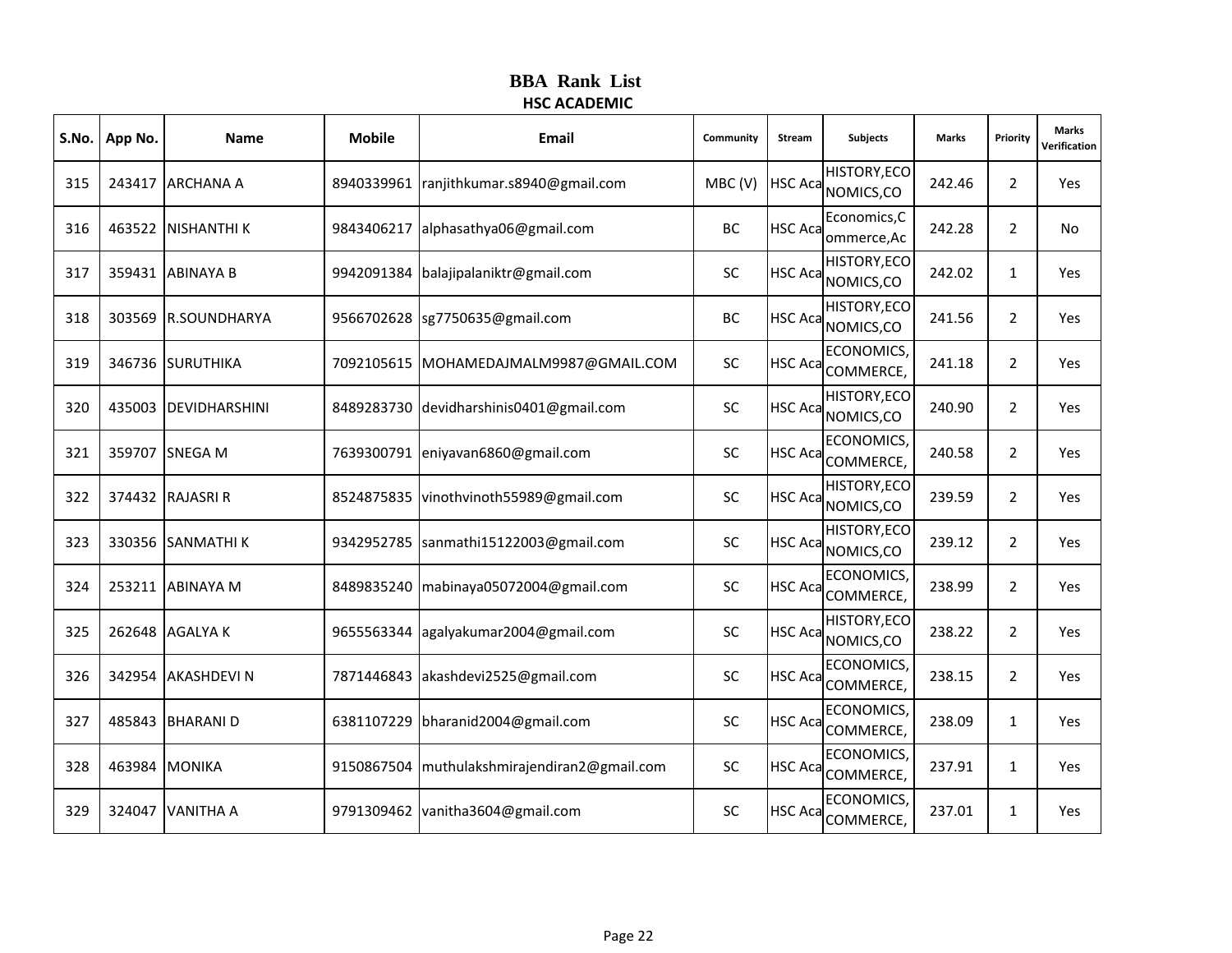|     | S.No. App No. | <b>Name</b>         | <b>Mobile</b> | <b>Email</b>                       | Community                 | Stream         | <b>Subjects</b>               | <b>Marks</b> | Priority       | <b>Marks</b><br>Verification |
|-----|---------------|---------------------|---------------|------------------------------------|---------------------------|----------------|-------------------------------|--------------|----------------|------------------------------|
| 330 |               | 312447 GOWSALYA G   | 9600426643    | hariganeshh585@gmail.com           | <b>IBC AND DN HSC Aca</b> |                | <b>ECONOMICS</b><br>COMMERCE, | 236.14       | $\overline{2}$ | Yes                          |
| 331 |               | 379144 ISHWARYA V   | 9361572122    | ishwarya13022005@gmail.com         | BC                        | <b>HSC Aca</b> | HISTORY, ECO<br>NOMICS,CO     | 236.00       | $\overline{2}$ | Yes                          |
| 332 |               | 461718 SANGAVI S    | 9751888149    | sangavisankar2003@gmail.com        | <b>SC</b>                 | <b>HSC Aca</b> | HISTORY, ECO<br>NOMICS,CO     | 235.78       | $\mathbf{1}$   | Yes                          |
| 333 |               | 404656 RAJASRIS     | 9940646173    | srajasri12112003@gmail.com         | SC                        | <b>HSC Aca</b> | <b>ECONOMICS</b><br>COMMERCE, | 234.79       | $\overline{2}$ | Yes                          |
| 334 |               | 345583 AJANTHA A    | 9047095285    | ajanthaarivazhagan@gmail.com       | <b>SC</b>                 | <b>HSC Aca</b> | ECONOMICS,<br>COMMERCE,       | 234.32       | $\overline{2}$ | Yes                          |
| 335 | 327790        | DEEPALAKSHMI        | 8270502119    | deepa05062004@gmail.com            | <b>SC</b>                 | <b>HSC Aca</b> | HISTORY, ECO<br>NOMICS, CO    | 234.24       | $\overline{2}$ | Yes                          |
| 336 | 255349        | <b>TAMILMOZHI G</b> | 7092187064    | tamilmozhi20092003@gmail.com       | <b>SC</b>                 | <b>HSC Aca</b> | <b>ECONOMICS</b><br>COMMERCE, | 233.49       | $\mathbf{1}$   | Yes                          |
| 337 |               | 308381 KEERTHANA M  | 9626889003    | jayalakshmi5089ktm@gmail.com       | BC                        | <b>HSC Aca</b> | ECONOMICS,<br>COMMERCE,       | 233.41       | $\overline{2}$ | Yes                          |
| 338 |               | 358456 BARANI V     | 9788776816    | velicham3381@gmail.com             | <b>SC</b>                 | <b>HSC Aca</b> | <b>ECONOMICS</b><br>COMMERCE, | 233.39       | $\overline{2}$ | Yes                          |
| 339 |               | 406161 PRASANNA K   | 7868959054    | barani572002@gmail.com             | <b>SC</b>                 | <b>HSC Aca</b> | HISTORY, ECO<br>NOMICS, CO    | 231.82       | $\mathbf{1}$   | Yes                          |
| 340 |               | 336650 CHELLASAKTHI | 6385234711    | chellasakthik2409@gmail.com        | <b>SCA</b>                | HSC Aca        | HISTORY, ECO<br>NOMICS,CO     | 230.24       | 4              | Yes                          |
| 341 |               | 297928 SOUNDHARYA M | 6381534250    | soundharyamathivanan2004@gmail.com | <b>SC</b>                 | HSC Aca        | <b>ECONOMICS</b><br>COMMERCE, | 229.65       | $\overline{2}$ | Yes                          |
| 342 |               | 351262 SRIPRIYA     | 9597365829    | kannansripriya4@gmail.com          | MBC(V)                    | <b>HSC Aca</b> | <b>ECONOMICS</b><br>COMMERCE, | 228.64       | $\overline{2}$ | Yes                          |
| 343 |               | 276903 LAKSITHA R   | 9442337007    | dhivyas1919@gmail.com              | <b>SCA</b>                | <b>HSC Aca</b> | Economics, C<br>ommerce, Ac   | 228.11       | $\overline{2}$ | No                           |
| 344 | 354233 UMA R  |                     | 9087395984    | rvineshrvinesh22@gmail.com         | <b>SC</b>                 | <b>HSC Aca</b> | HISTORY, ECO<br>NOMICS,CO     | 227.13       | 4              | Yes                          |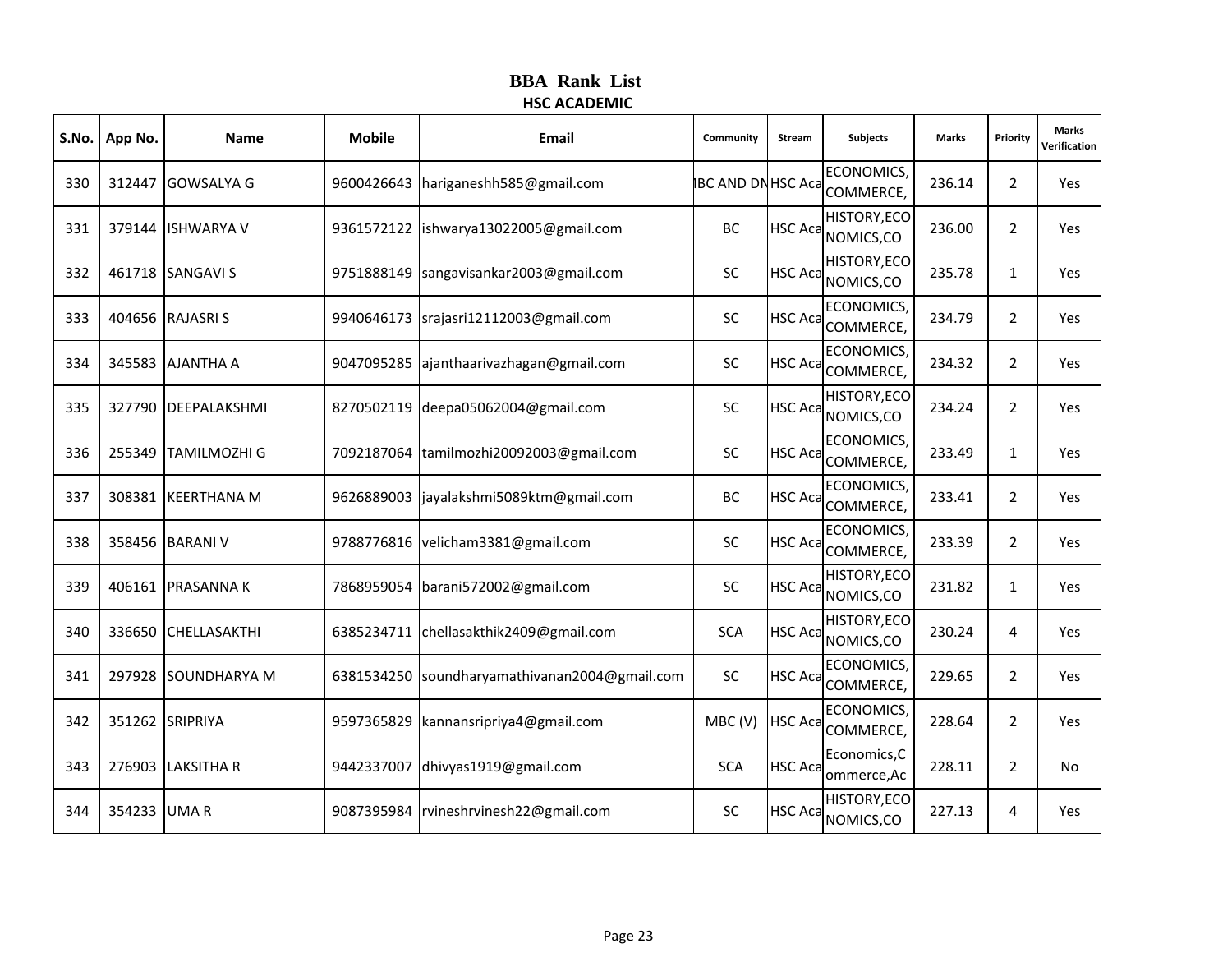| S.No. | App No. | <b>Name</b>        | <b>Mobile</b> | <b>Email</b>                                | Community                | <b>Stream</b>  | <b>Subjects</b>                           | Marks  | Priority       | <b>Marks</b><br>Verification |
|-------|---------|--------------------|---------------|---------------------------------------------|--------------------------|----------------|-------------------------------------------|--------|----------------|------------------------------|
| 345   |         | 396324 AKALYA A    |               | 9074725330 akalya2005ananth@gmail.com       | SC                       |                | <b>HISTORY, ECO</b><br>HSC Aca NOMICS, CO | 226.26 | 3              | Yes                          |
| 346   |         | 348452 ABINAYA K   |               | 7639666742 abinaya2004kumar@gmail.com       | <b>SC</b>                |                | <b>HISTORY, ECO</b><br>HSC Aca NOMICS, CO | 225.34 | $\overline{2}$ | Yes                          |
| 347   |         | 309029 KAVIYA M    |               | 9843676648   kaviya2004 marimuthu@gmail.com | SC                       | <b>HSC Aca</b> | HISTORY, ECO<br>NOMICS,CO                 | 224.92 | $\overline{2}$ | Yes                          |
| 348   |         | 263636 ABIMANI A   | 6383032408    | abimaniasaitambi@gmail.com                  | <b>SC</b>                |                | <b>HISTORY, ECO</b><br>HSC Aca NOMICS, CO | 220.84 | $\overline{2}$ | Yes                          |
| 349   |         | 261140 PRADEEPA L  |               | 6369101596 janiliya786@gmail.com            | SC                       |                | <b>HISTORY, ECO</b><br>HSC Aca NOMICS, CO | 220.03 | $\overline{2}$ | Yes                          |
| 350   |         | 474134 S.LAVANYA   | 8524048689    | priyalalitha95@gmail.com                    | <b>BC AND DN HSC Aca</b> |                | Economics, C<br>ommerce, Ac               | 207.00 | $\overline{2}$ | No                           |
| 351   |         | 505290 JAYAPRADHA  |               | 8524923223   jayaseelan.12496@gmail.com     | <b>SC</b>                | <b>HSC Aca</b> | Computer<br>Science, Econ                 | 181.50 | $\overline{2}$ | <b>No</b>                    |
| 352   |         | 283381 NIVETHA S   | 9025698322    | nivijoncy@gmail.com                         | <b>SC</b>                | <b>HSC Aca</b> | Economics, C<br>ommerce, Ac               | 174.00 | $\overline{2}$ | <b>No</b>                    |
| 353   |         | 436184 SUSANNA     | 8220662940    | susannasamidurai2003@gmail.com              | SC                       | <b>HSC Aca</b> | History, Econ<br>omics, Comm              | 164.00 | $\overline{2}$ | <b>No</b>                    |
| 354   |         | 435253 VINOTHINI G |               | 8940540893 liyappanvijay2020@gmail.com      | SC                       | <b>HSC Aca</b> | History, Econ<br>omics, Comm              | 160.00 | $\overline{2}$ | No                           |
| 355   | 257904  | PRIYANGA G         |               | 9344117178   manivasagam423@gmail.com       | MBC(V)                   | <b>HSC Aca</b> | History, Econ<br>omics, Comm              | 159.00 | 3              | No                           |
| 356   |         | 345865 SUGANYA A   |               | 9715282868   rameshanandhan1984@gmail.com   | SC                       | <b>HSC Aca</b> | Economics, C<br>ommerce, Ac               | 152.00 | 2              | No                           |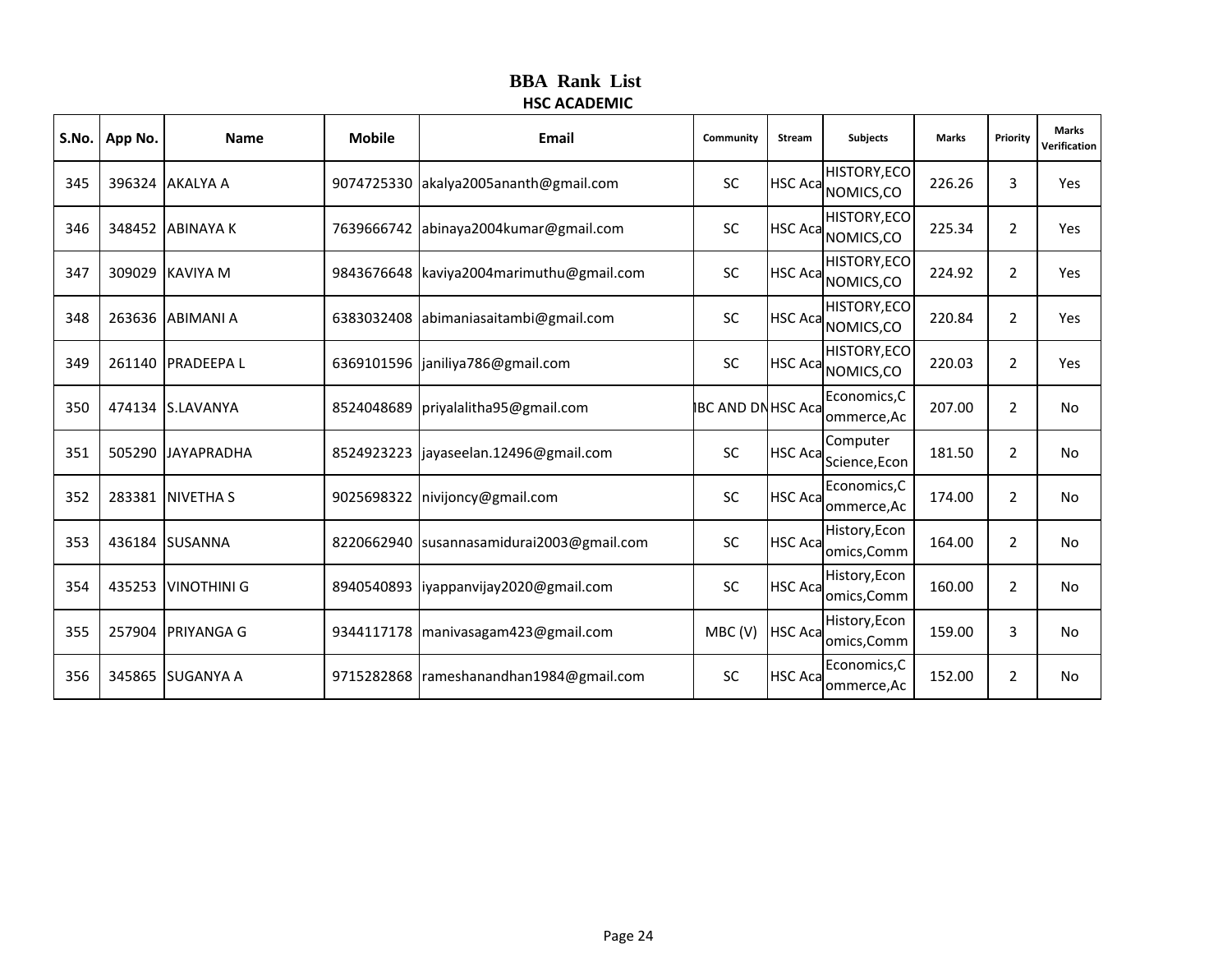# **Dharmapuram Gnanambigai Govt. Arts College for Women, Mayiladuthurai Admission 2021 - 2022 BBA Rank List HSC VOCATIONAL**

| S.No.          | App No.        | Name                    | <b>Mobile</b> | Email                                  | Community                    | Stream         | <b>Subjects</b>               | <b>Marks</b> | Priority       | <b>Marks</b><br>Verification |
|----------------|----------------|-------------------------|---------------|----------------------------------------|------------------------------|----------------|-------------------------------|--------------|----------------|------------------------------|
| 1              |                | 369841 ATHISAYA A       |               | 7904855841 vinoth1988atm@yahoo.com     | <b>MBC AND</b><br><b>DNC</b> | <b>HSC Vod</b> | Commerce, Ac<br>countancy     | 336.89       | $\overline{2}$ | <b>No</b>                    |
| $\overline{2}$ |                | 464779 THIRISHA S       |               | 9597041191 selsanthosh00@gmail.com     | SC                           | <b>HSC Voc</b> | Commerce, Ac<br>countancy     | 333.00       | $\overline{2}$ | No                           |
| 3              |                | 315844 ANITHA G         | 6379184414    | anithagurumoorthy04@gmail.com          | MBC (V)                      | <b>HSC Vod</b> | COMMERCE,<br><b>ACCOUNTAN</b> | 331.51       | $\overline{2}$ | Yes                          |
| 4              |                | 314779 SUSHMITHA S P    |               | 9965272950 harisrihathija12@gmail.com  | SC                           | <b>HSC Voc</b> | COMMERCE,<br><b>ACCOUNTAN</b> | 322.11       | $\mathbf{1}$   | Yes                          |
| 5              |                | 341212 NANDHINI N       |               | 8531807629 premanandhini2004@gmail.com | SC                           | <b>HSC Vod</b> | COMMERCE,<br>ACCOUNTAN        | 317.79       | $\overline{2}$ | Yes                          |
| 6              |                | 273609 ANU PRIYA        |               | 7825960661 souri.ms@gmail.com          | <b>BC</b>                    | <b>HSC Vod</b> | COMMERCE,<br><b>ACCOUNTAN</b> | 316.22       | $\mathbf{1}$   | Yes                          |
| $\overline{7}$ | 209227 PREETHI |                         |               | 8760099434   preethiv 7824@gmail.com   | MBC (V)                      | <b>HSC Vod</b> | COMMERCE,<br><b>ACCOUNTAN</b> | 313.93       | $\overline{2}$ | Yes                          |
| 8              |                | 465486 ISHWARYA R       |               | 8270552603   ishu61815@gmail.com       | MBC(V)                       | <b>HSC Voc</b> | COMMERCE,<br><b>ACCOUNTAN</b> | 309.58       | $\overline{2}$ | Yes                          |
| 9              |                | 425442 SAJAVENI S       |               | 9786591844 sajaveni2002@gmail.com      | SC                           | <b>HSC Vod</b> | Commerce, Ac<br>countancy     | 308.29       | $\overline{2}$ | No                           |
| 10             |                | 390295 SWATHI R         |               | 6369408723 sumanramesh54321@gmail.com  | <b>MBC AND</b><br><b>DNC</b> | <b>HSC Vod</b> | Commerce, Ac<br>countancy     | 307.78       | $\overline{2}$ | No                           |
| 11             |                | 398629 PRAVITHA K       |               | 9600755836   msridhar277@gmail.com     | <b>SC</b>                    | <b>HSC Vod</b> | COMMERCE,<br><b>ACCOUNTAN</b> | 302.15       | $\mathbf{2}$   | Yes                          |
| 12             |                | 508040 M SARANYA        |               | 9655541766 saranya31012005@gmail.com   | BC                           | <b>HSC Voc</b> | COMMERCE,<br><b>ACCOUNTAN</b> | 300.26       | $\mathbf{1}$   | Yes                          |
| 13             |                | 399546 KANISHA S        |               | 6383110816 nitheeshdme.5@gmail.com     | SC                           | <b>HSC Voc</b> | COMMERCE,<br><b>ACCOUNTAN</b> | 298.51       | $\overline{2}$ | Yes                          |
| 14             |                | 370193 R. RAJARAJESWARI |               | 6385419167 sundharr849@gmail.com       | BC                           | <b>HSC Vod</b> | COMMERCE,<br><b>ACCOUNTAN</b> | 295.20       | $\mathbf{2}$   | Yes                          |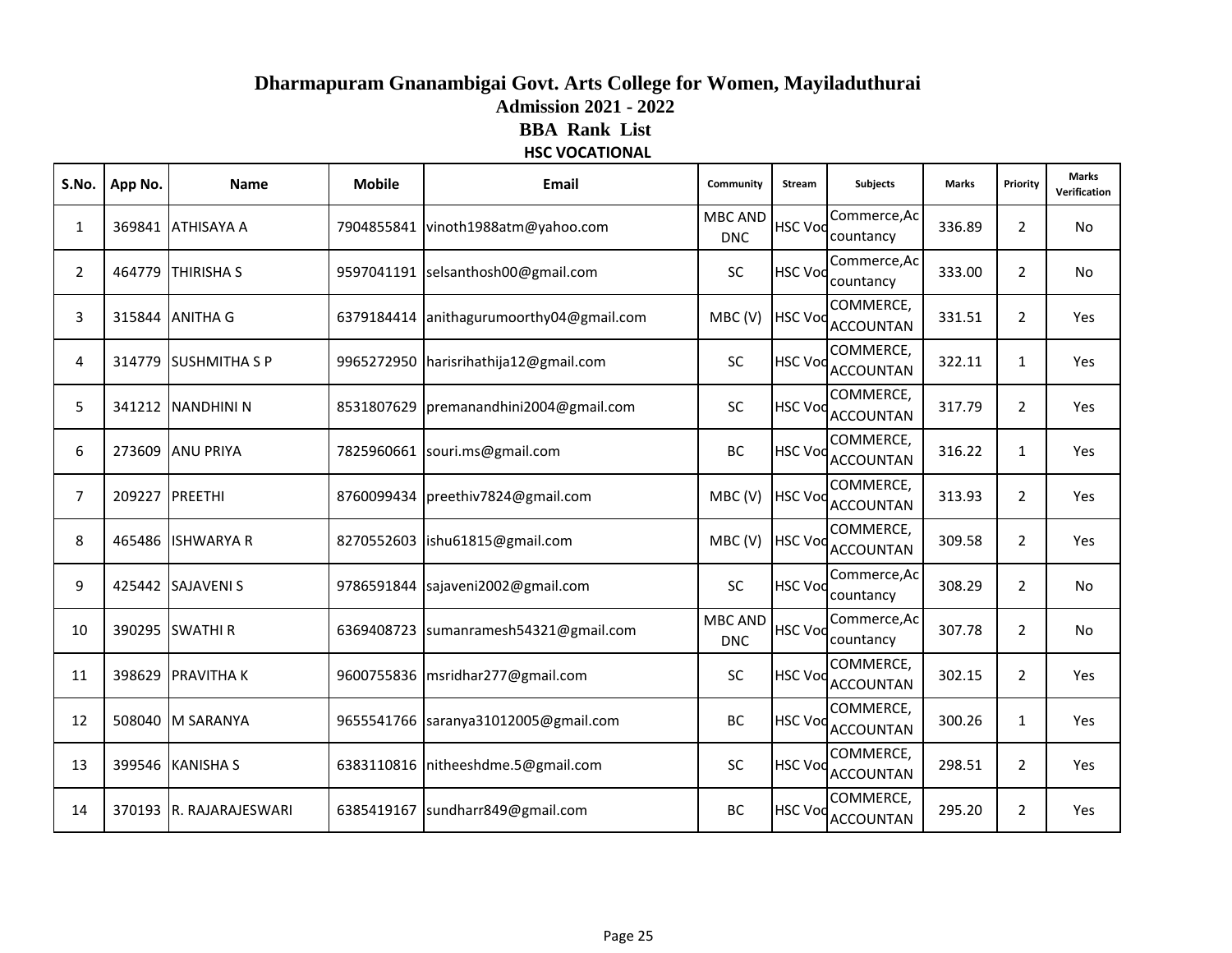# **BBA Rank List HSC VOCATIONAL**

| S.No. | App No.       | <b>Name</b>             | <b>Mobile</b> | Email                                    | Community                    | Stream         | Subjects                      | <b>Marks</b> | Priority       | <b>Marks</b><br>Verification |
|-------|---------------|-------------------------|---------------|------------------------------------------|------------------------------|----------------|-------------------------------|--------------|----------------|------------------------------|
| 15    |               | 237025 PRIYADHARSHINI S | 9843414887    | priyasekar2004@gmail.com                 | <b>SC</b>                    | <b>HSC Vod</b> | COMMERCE,<br><b>ACCOUNTAN</b> | 293.73       | $\overline{2}$ | Yes                          |
| 16    |               | 301638 DURGADEVI M      |               | 9514085876 saran1650@gmail.com           | <b>MBC</b>                   | <b>HSC Vod</b> | COMMERCE,<br><b>ACCOUNTAN</b> | 293.13       | $\overline{2}$ | Yes                          |
| 17    | 253619 SWATHI |                         |               | 8056519838 karanmathi2021@gmail.com      | BC                           | <b>HSC Voc</b> | COMMERCE,<br><b>ACCOUNTAN</b> | 290.79       | $\mathbf{1}$   | Yes                          |
| 18    |               | 338464 SUVATHI S        |               | 9361156480 suriyasuvathi2004@gmail.com   | SC                           | <b>HSC Voc</b> | COMMERCE,<br><b>ACCOUNTAN</b> | 289.10       | $\overline{2}$ | Yes                          |
| 19    | 410011        | <b>SANGEETHA</b>        |               | 6374608962 arumugamsangeetha03@gmail.com | BC                           | <b>HSC Vod</b> | Commerce, Ac<br>countancy     | 285.76       | $\overline{2}$ | No                           |
| 20    | 207316        | <b>PARAMESHWARI R</b>   | 9025255054    | bhuvanaparamu2003@gmail.com              | MBC(V)                       | <b>HSC Voc</b> | COMMERCE,<br><b>ACCOUNTAN</b> | 282.85       | $\mathbf{1}$   | Yes                          |
| 21    |               | 504583 SNEHA S          |               | 8056090658 snehas030903@gmail.com        | SC                           | <b>HSC Voc</b> | COMMERCE,<br><b>ACCOUNTAN</b> | 279.69       | $\overline{2}$ | Yes                          |
| 22    |               | 454710 SUBASRI M        |               | 9751371222 subasrimurugan80@gmail.com    | BC                           | <b>HSC Vod</b> | COMMERCE,<br><b>ACCOUNTAN</b> | 277.49       | $\overline{2}$ | Yes                          |
| 23    |               | 426936 SIYAMALADEVI S   | 8940887269    | siyamaladevi0510@gmail.com               | MBC(V)                       | <b>HSC Vod</b> | COMMERCE,<br><b>ACCOUNTAN</b> | 277.47       | $\overline{2}$ | Yes                          |
| 24    |               | 474183 NANTHINI R       |               | 6385450483 rajininanthini1@gmail.com     | <b>SC</b>                    | <b>HSC Voc</b> | COMMERCE,<br><b>ACCOUNTAN</b> | 277.23       | $\mathbf{1}$   | Yes                          |
| 25    |               | 411077 PRIYANGA P       |               | 9715034410   jmalar.cse@gmail.com        | SC                           | <b>HSC Vod</b> | COMMERCE,<br><b>ACCOUNTAN</b> | 274.80       | $\overline{2}$ | Yes                          |
| 26    | 346139        | <b>SENTHAMIZH G</b>     | 6383086463    | senthamizhharin@gmail.com                | SC                           | <b>HSC Voc</b> | COMMERCE,<br><b>ACCOUNTAN</b> | 274.54       | $\mathbf{1}$   | Yes                          |
| 27    | 354280        | <b>UMAM</b>             |               | 9629711828 arumugamr300@gmail.com        | <b>MBC AND</b><br><b>DNC</b> | <b>HSC Voc</b> | COMMERCE,<br><b>ACCOUNTAN</b> | 273.73       | 4              | Yes                          |
| 28    | 355264        | <b>THARSHIKA N</b>      | 6381850021    | epcienoch@gmail.com                      | SC                           | <b>HSC Vod</b> | COMMERCE,<br><b>ACCOUNTAN</b> | 273.57       | $\overline{2}$ | Yes                          |
| 29    | 244961        | <b>JAYANTHI S</b>       |               | 8098266401 jayanthisellaiyan@gmail.com   | SC                           | <b>HSC Voc</b> | COMMERCE,<br><b>ACCOUNTAN</b> | 273.51       | $\overline{2}$ | Yes                          |